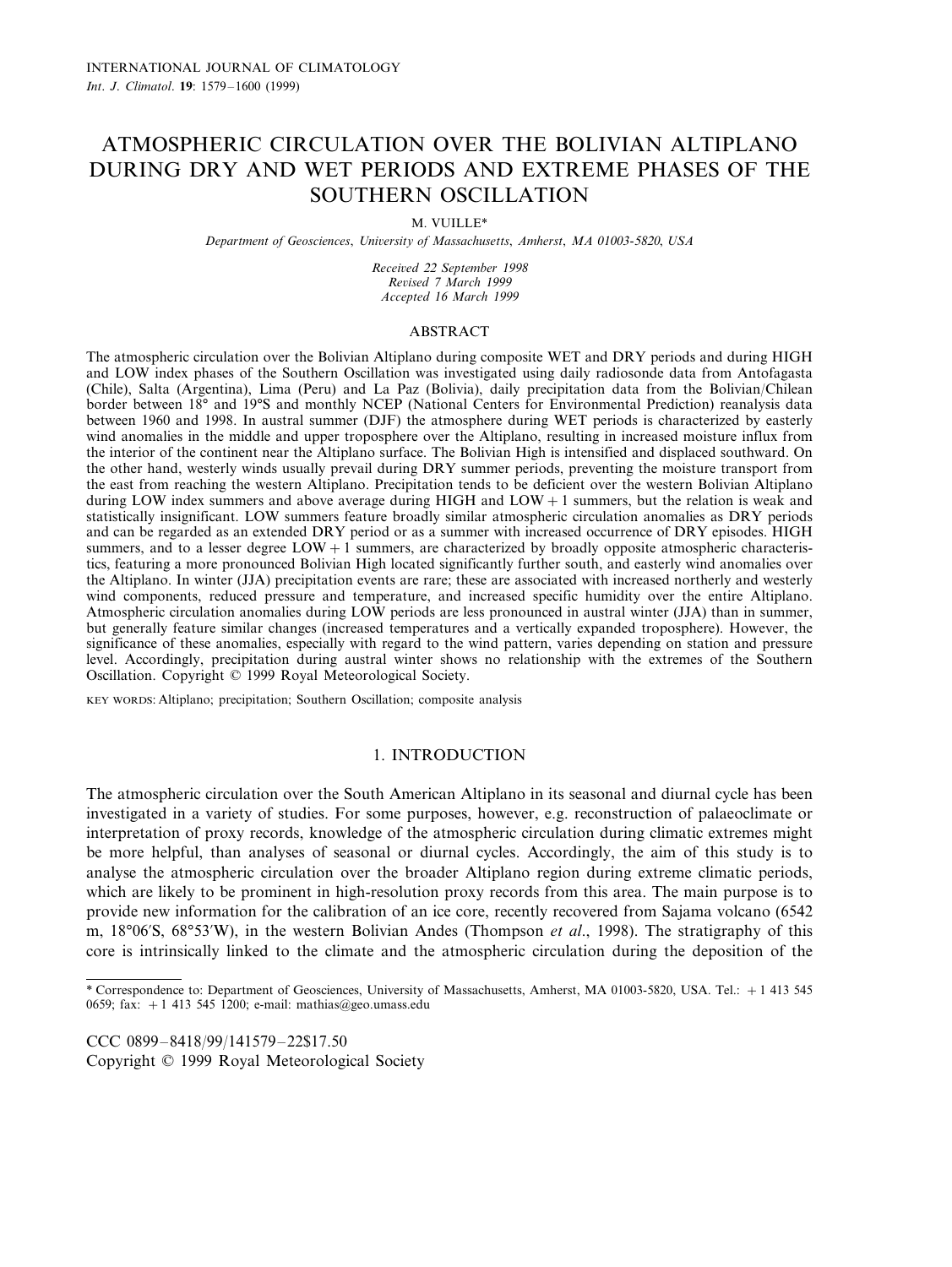snow (Hardy *et al*., 1998). Therefore, the main emphasis of this study is on extended dry and wet periods and the El Niño–Southern Oscillation phenomenon (ENSO), which has been identified in other palaeo records from tropical Andean ice cores (Thompson *et al*., 1984).

Sajama Volcano is the highest peak in Bolivia, located in the western Andean Cordillera in closest proximity to the Chilean border (Figure 1). The Andes is split up into an eastern and a western range between 15°S and 22°S, encompassing a large intramontane plateau, the Altiplano, with a mean height of 3500–4000 m. With its height extending into the middle troposphere, the Central Andes act as a barrier, effectively separating low level circulation to the east and west of the mountain range (see Figure 2(a) and (d)). To the west, the Southeast Pacific Anticyclone produces dry and stable conditions with subsiding air masses, and moist air remains trapped below the very stable inversion at about 900 hPa, resulting in the world's driest climate along the north Chilean coast. To the east, in the interior of the continent, a thermal heat low (Chaco low) develops during the summer months and the lower troposphere is characterized by warm and humid conditions. Sajama volcano is located in between these two distinct climatic patterns, experiencing varying influences from both sides of the Andes, depending upon the prevailing circulation. Precipitation on the Altiplano is associated with strong summer convection and daily moisture influx from the eastern interior of the continent (Fuenzalida and Ruttlant, 1987; Horel *et al*., 1989; Garreaud and Wallace, 1997; Vuille *et al*., 1998; Garreaud, 1999). More than 80% of the annual precipitation (350–400 mm) falls during the summer months December–March (Hardy *et al*., 1998; Vuille *et al*., 1998). The intense solar heating of the Altiplano surface destabilizes the boundary layer, induces deep convection and finally releases the moisture advected from the east during typical afternoon and evening showers (Garreaud, 1999). However, the episodic nature of precipitation on the Altiplano shows that while solar heating might be a prerequisite, additional forcing is necessary for precipitation to occur. Several authors have emphasized the crucial role played by the upper-air circulation in the timing and duration of precipitation events. Jacobeit (1992) has shown that upper-air divergence or easterly disturbances are the dominant pattern associated with precipitation periods over the Altiplano. Upper-air divergence is mostly associated with a high pressure system, a closed anticyclone named the Bolivian High due to its climatological mean position over Bolivia in summer months (Schwerdtfeger, 1961; Virji, 1981). In Figure 2(b) and (c) the anticyclonic rotation about the high is clearly visible in the 500 and 200 hPa geopotential height and wind field. Many of the transient features of this Bolivian High could be reproduced by Silva



Figure 1. Map of the study area with location of Sajama Volcano (6542 m, 18°06'S, 68°53'W) and radiosonde stations. Altiplano (area above 3000 m) is shaded

Copyright © 1999 Royal Meteorological Society *Int*. *J*. *Climatol*. **19**: 1579–1600 (1999)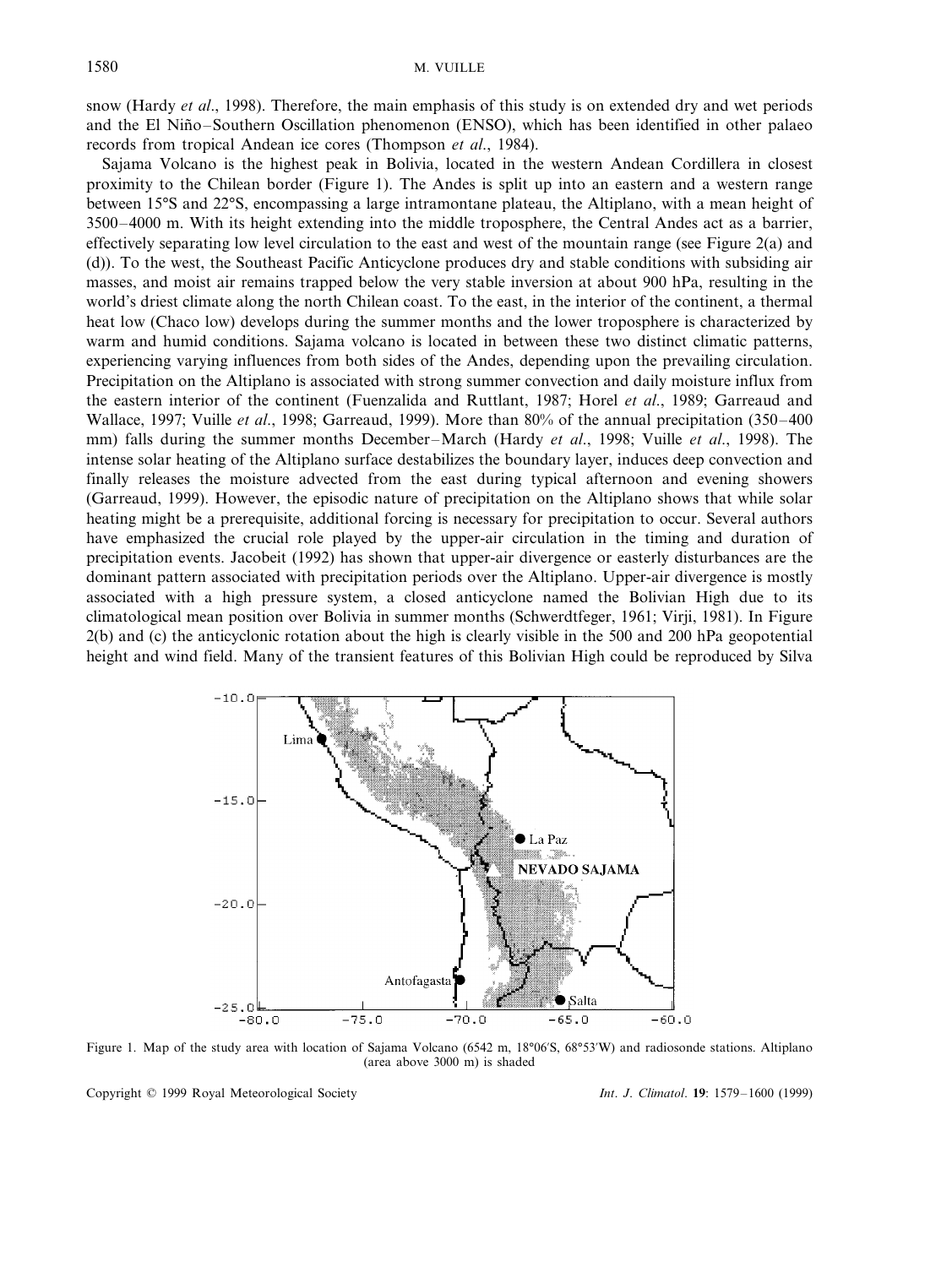

Figure 2. NCEP reanalysis long-term mean data of geopotential height and windfield for (a) summer (DJF) at 850 hPa; (b) as in (a) but for 500 hPa; (c) as in (a) but for 200 hPa; (d) winter  $JJA$  at 850 hPa; (e) as in (d) but for 500 hPa; and (f) as in (d) but for 200h Pa. At the 850 hPa level ((a) and (d)), the Andes (regions above 3000 m) are superimposed on the NCEP data as the shaded area

Dias *et al.* (1983) in a model simulation when using a continental heat source at 11°S. Their results suggest that the release of latent heat has a significant impact upon the upper-tropospheric circulation over tropical South America, and in particular upon the Bolivian High. Further modelling studies (e.g. Lenters and Cook, 1997) have since yielded additional evidence for the relationship between Bolivian High and latent heat release over the Amazon basin. However, the strength and positioning of this high pressure system is quite variable. As shown by Aceituno and Montecinos (1993) and Vuille *et al*. (1998) significantly higher precipitation amounts over the southern Altiplano are associated with a strengthened High, displaced southward from its climatological position. Garreaud (1999) recently presented a convincing linkage between large scale upper-air easterly winds over the Altiplano during rainy periods and the regional easterly upslope flow advecting moisture from the continental lowlands towards the Altiplano. His results suggest that the large scale upper-level easterly flow produces a turbulent entrainment of easterly momentum over the Andean ridge, thereby accelerating eastward upslope flow and moisture transport. On the other hand, dry periods are related to enhanced westward flow over the Altiplano in all levels, thereby advecting dry air from the Pacific region and suppressing any moist air advection from the east.

During winter months, conditions over the Altiplano are usually dry, in association with strong westerly flow over the entire region (Figure 2(e) and (f)), interrupted only by occasional outbreaks of cold air masses from the planetary west wind zone. These winter snowfall events tend to occur between May and September, being most frequent in July and August in the Sajama region (Vuille and Baumgartner, 1998). Although rather rare, they can produce considerable amounts of snow, especially when cold air masses are cut-off from the general west wind flow and move over the Altiplano, thereby leading to a destabilization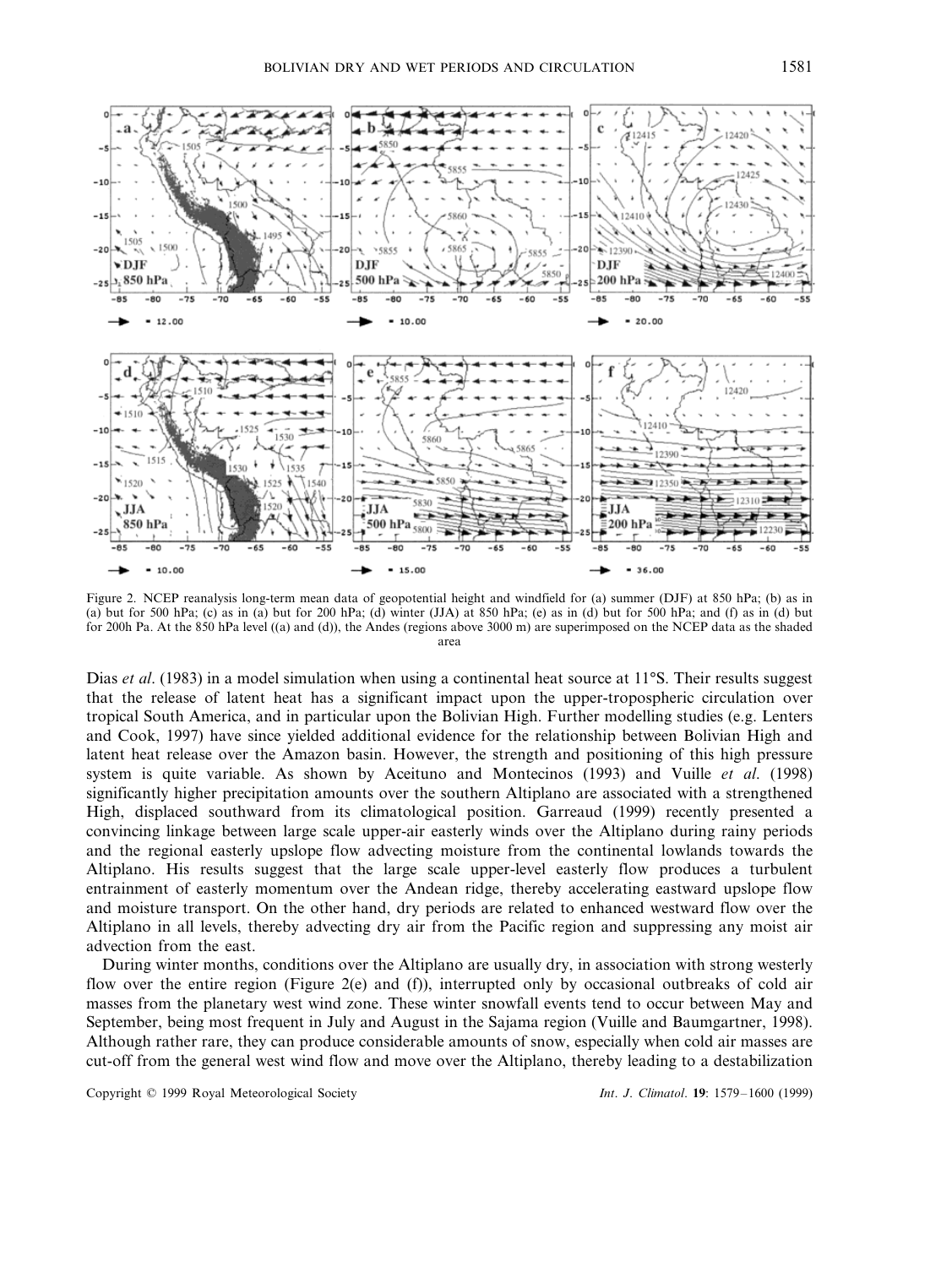of the generally warmer atmospheric column. The low winter precipitation amounts reported from the sparse meteorological network in the area should therefore be interpreted with caution as they might represent an underestimation of the real amounts (Vuille and Ammann, 1997).

As a result of the convective nature of precipitation episodes in this arid part of the Bolivian Altiplano, the spatial variability is high (Ronchail, 1995). Therefore, only precipitation data from stations in the closest vicinity of Sajama volcano were used to determine the dry and wet periods for which the atmospheric circulation was analysed. Radiosonde data from the four closest stations with reliable and long enough records and monthly NCEP (National Centers for Environmental Prediction) reanalysis data were used to determine the atmospheric circulation during the corresponding periods. A similar approach was applied by Aceituno and Montecinos (1993) looking at the atmospheric circulation during wet and dry periods over the Chilean Altiplano. However, their study was limited to coastal radiosondes (Lima, Antofagasta and Quintero), the austral summer, and to a relatively short time period (1980–1987).

Several authors have analysed the relationship between ENSO and interannual climatic variability over the South American continent (e.g. Ropelewski and Halpert, 1987, 1989, 1996; Aceituno, 1988; Rogers, 1988; Aceituno, 1989; Kiladis and Diaz, 1989; Halpert and Ropelewski, 1992). Although these studies helped to improve knowledge about the large-scale ENSO influence over the South American continent, they were not able to spatially resolve ENSO features in areas such as the Central Andes, where this signal is spatially incoherent. Regional studies on the influence of ENSO have shed more light in certain regions of the Altiplano. Several authors have reported below-average precipitation and increased temperatures associated with warm/low index phases (El Niño) of the Southern Oscillation. The statistical confidence, however, varies considerably, depending on the area, data and time period that was analysed. Aceituno (1988) found a coherent pattern of weak positive correlations between the SO and precipitation over the Altiplano at the height of the rainy season (JF). Aceituno and Garreaud (1995) reported below-average levels of Lake Titicaca associated with ENSO periods, consistent with data published by Tapley and Waylen (1990) indicating reduced precipitation amounts in the Peruvian Altiplano during warm events. Below average snow accumulation on Quelccaya Ice Cap in Peru (Thompson *et al*., 1984; Thompson, 1993) and a negative glacier mass balance due to increased temperatures and reduced snowfall on Zongo glacier in the Cordillera Real of Bolivia (Francou *et al*., 1995), could also be attributed to climatic anomalies caused by El Niño. Ronchail (1999) showed that below average summer precipitation (JFMA) in the Bolivian Altiplano is frequent during negative phases of the SO (El Niño), but also emphasized that many dry periods over the Altiplano are not related to the ENSO phenomenon. During the last decades the driest summers in the Altiplano have often, but not always, been El Niño years. In addition, the most extreme precipitation values seem to be independent of the SO. They can occur during extreme phases of the SO, as well as during normal years. The relationship between Altiplano precipitation and ENSO has become of growing interest as El Niño events seem to become more frequent since the late 1970s, probably linked to decadal-scale climate changes in the Pacific domain (Trenberth and Hoar, 1996). The decadal-scale precipitation variability over the Bolivian Altiplano, however, shows a distinct disruption with significantly increased precipitation amounts between the early 1970s and the late 1980s (Ronchail, 1999). Although the relationship between ENSO, precipitation and atmospheric circulation over the Altiplano will only be discussed based on data from the last decades, one can assume, that similar mechanisms have functioned in the past. On Quelccaya Ice Cap in the Peruvian Andes the ENSO signal in the  $\delta^{18}$ O record has remained stable over at least the last millennium (Diaz and Pulwarty, 1994).

In the following section the data and methods that were applied in this study are described. The section after this presents the results from the analysis of the radiosonde and NCEP reanalysis data during WET and DRY episodes during the summer and winter months. The section 'Atmospheric Circulation during High and Low Index Phases' is similar to the previous section but discusses the results for LOW- (El Niño) and HIGH-index phases of the Southern Oscillation (La Niña), respectively. The last section discusses the results presented in the previous sections, summarizes this study and presents some conclusions.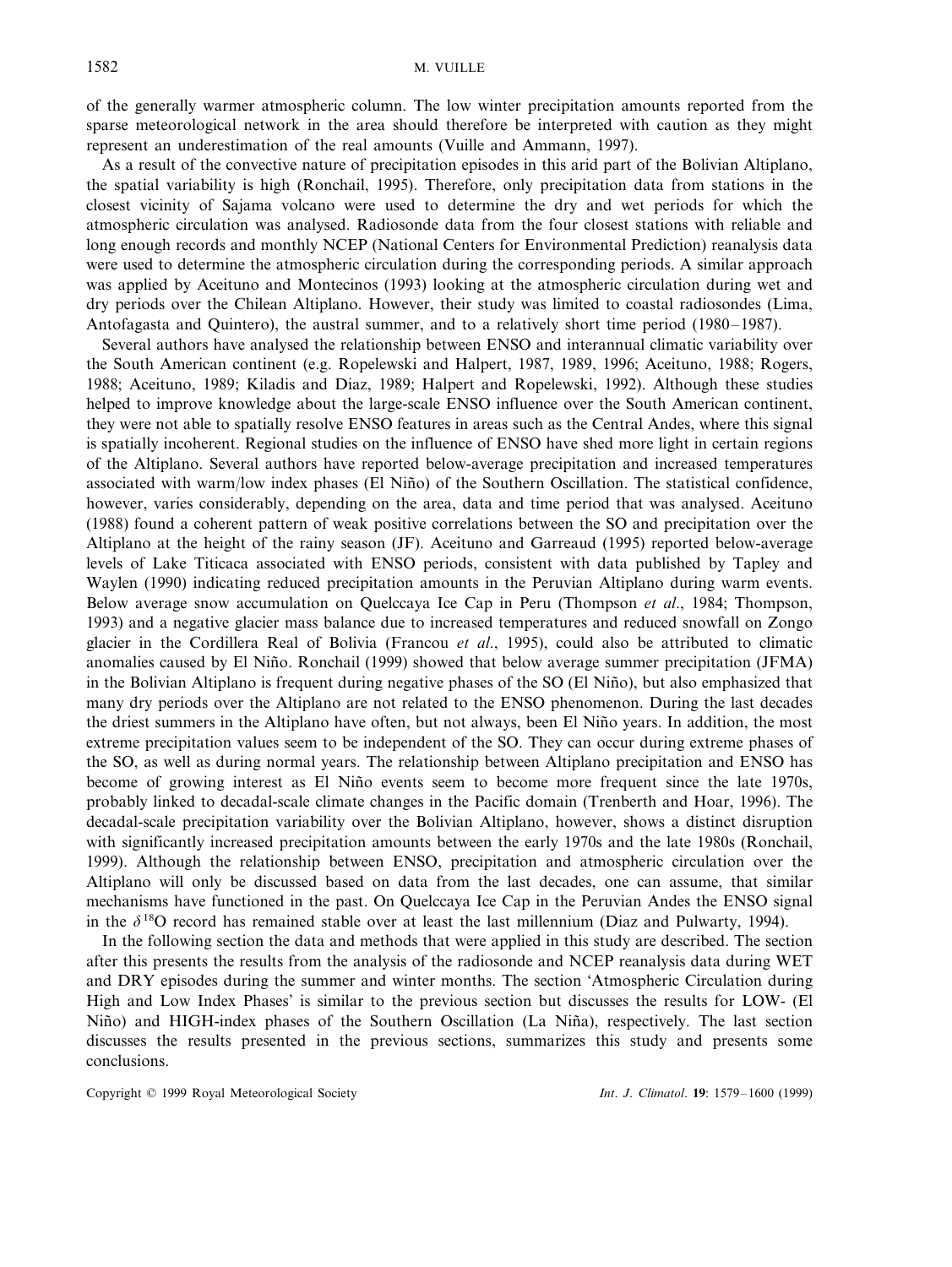## 2. DATA AND METHODS

As precipitation on the dry western Altiplano has a very episodic nature, this study is based on both daily (radiosonde) and monthly (NCEP reanalysis) data. Wet periods normally last only a few days and are preceded and followed by dry periods without precipitation (Aceituno and Montecinos, 1993). Daily data therefore can help to resolve some atmospheric features associated with precipitation events, that might be masked when using monthly data alone.

Daily precipitation data from six Altiplano stations in the closest vicinity of Volcano Sajama were obtained from the Chilean National Direction of Waters (Dirección General de Aguas, Santiago, Chile) and the Bolivian National Meteorological and Hydrological Institute (Servicio Nacional de Meteorologı´a e Hidrología, La Paz, Bolivia). Station names and the length of each record are given in Table I.

Upper-air data from the four stations closest to Nevado Sajama were extracted from CARDS (Comprehensive Aerological Reference Data Set). The selected stations include two records to the west of the Andes on the Pacific coast (Antofagasta, Chile and Lima, Peru), one record on the Altiplano (La Paz, Bolivia) and one to the east of the Andes (Salta, Argentina). The length of each record is shown in Table I and station locations are shown in Figure 1. From each station record, daily data at 12:00 UTC (except Lima where only data at 00:00 UTC were available) were extracted, including geopotential height (gpm), air temperature (°C), relative humidity (%), wind direction (°) and wind speed (m s−<sup>1</sup> ) for the standard pressure levels 850, 700, 500, 400, 300 and 200 hPa (except for La Paz, where 850 and 700 hPa would be rather meaningless and for relative humidity where no data was available at the 200 hPa level). From these original data, zonal and meridional wind components (m s<sup>-1</sup>) and specific humidity (g kg<sup>-1</sup>) were derived.

Monthly NCEP reanalysis data (Kalnay *et al*., 1996) of air temperature, geopotential height and zonal and meridional wind component were extracted from the original data set at the 850, 700, 500, 300 and 200 hPa level and for specific humidity at the 700, 500 and 300 hPa level. An additional variable, horizontal water vapour flux (g s<sup>-1</sup> m<sup>-2</sup>), was computed for the 700, 500 and 300 hPa level based on specific humidity, zonal and meridional wind and air density (e.g. Berri and Inzunza, 1993; Rao *et al*., 1996, 1998). Rao *et al*. (1998) have shown that NCEP reanalysis data is able to capture the general characteristics of moisture transport during El Niño and La Niña years, using vertically integrated water vapour flux.

In a first step, daily precipitation amounts were analysed for the summer months December–February (DJF) and the winter months June–August (JJA) between 1960 and 1993, although some stations had considerably shorter records (Table I). DJF represents the main precipitation period, while JJA is normally dry, but also characterized by occasional polar outbreaks of the west wind zone leading to rare but significant winter precipitation. Each day was classified as either WET, DRY or neutral. WET

| Station name           | Latitude $(^{\circ}S)$ | Longitude $(^{\circ}W)$ | Elevation $(m \text{ a.s.}1.)$ | Length of record    |
|------------------------|------------------------|-------------------------|--------------------------------|---------------------|
| (a) Precipitation data |                        |                         |                                |                     |
| Sajama                 | 18.13                  | 68.98                   | 4220                           | 1975–1985           |
| Cosapa                 | 18.16                  | 68.70                   | 3890                           | 1975–1995           |
| Cotacotani             | 18.20                  | 69.23                   | 4500                           | 1960–1992           |
| Chucuyo                | 18.22                  | 69.33                   | 4200                           | 1960–1993           |
| Chungará Reten         | 18.28                  | 69.13                   | 4500                           | 1962–1993           |
| Guallatire             | 18.50                  | 69.16                   | 4280                           | 1968-1993           |
| (b) Radiosonde data    |                        |                         |                                |                     |
| Lima—Callao            | 12.00                  | 77.12                   | 11                             | 1962–1992           |
| $LaPaz = JFK$ Intl.    | 16.50                  | 68.17                   | 4051                           | 1970-1982/1987-1990 |
| Antofagasta            | 23.41                  | 70.47                   | 137                            | 1958–1990           |
| Salta Airport          | 25.85                  | 65.48                   | 1221                           | 1965–1990           |

Table I. Location and temporal coverage of precipitation and radiosonde data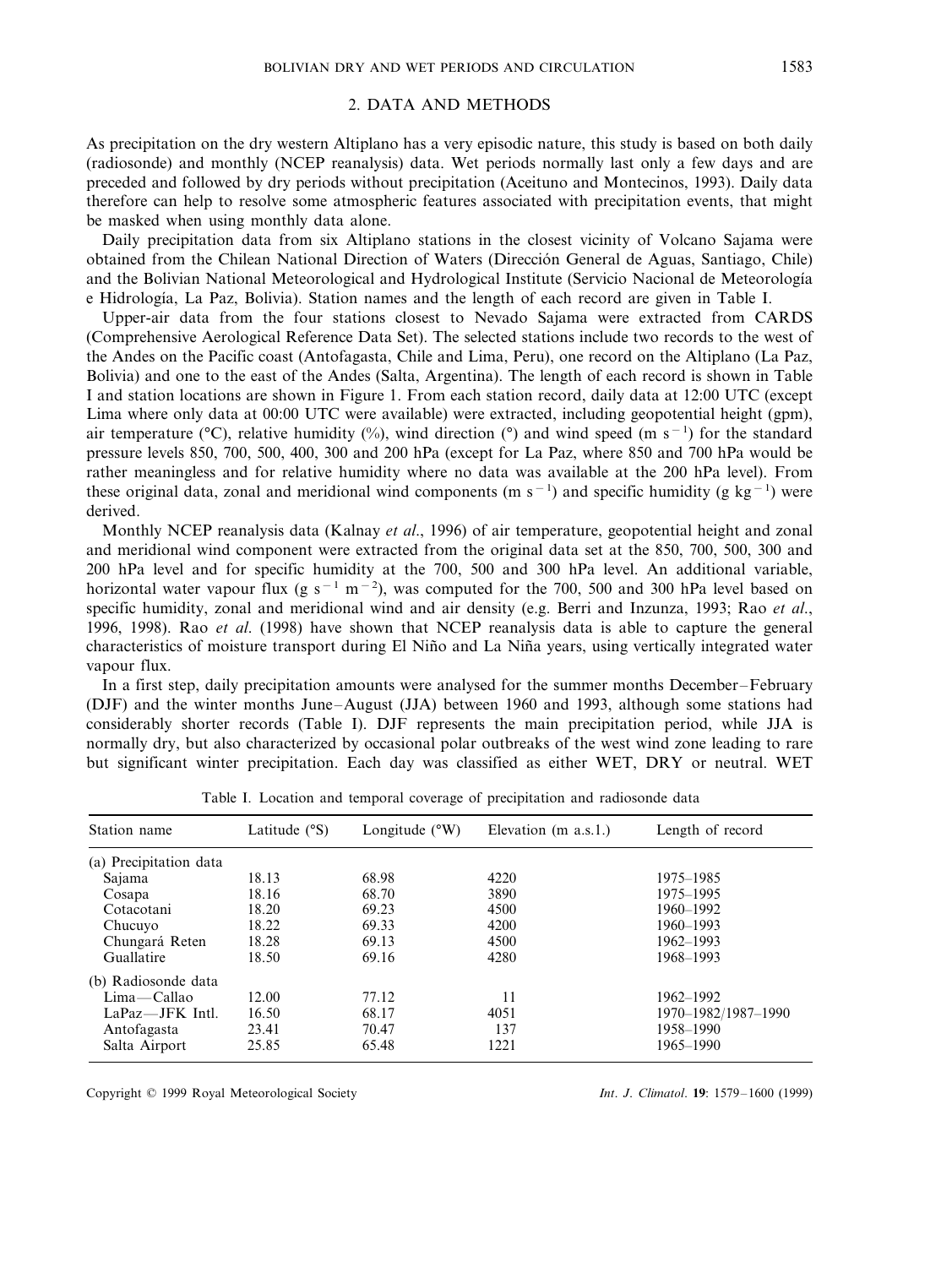### 1584 M. VUILLE

| Period                                     | Events                                                                                                                                                                                                                         |
|--------------------------------------------|--------------------------------------------------------------------------------------------------------------------------------------------------------------------------------------------------------------------------------|
| $(a)$ DJF<br><b>LOW</b><br>$LOW+1$<br>HIGH | 1958–1959, 1972–1973, 1977–1978, 1982–1983, 1986–1987, 1991–1992, 1997–1998<br>1959-1960, 1973-1974, 1978-1979, 1983-1984, 1987-1988, 1993-1994<br>1961–1962, 1966–1967, 1970–1971, 1973–1974, 1975–1976, 1988–1989, 1996–1997 |
| $(b)$ JJA<br>LOW<br><b>HIGH</b>            | 1965, 1972, 1977, 1982, 1987, 1993, 1994, 1997<br>1964, 1973, 1975, 1981, 1988, 1996                                                                                                                                           |

Table II. HIGH (SOI>1), LOW (SOI< $-2$ ) and LOW+1 (DJF following a LOW episode and  $SOI>–1)$  index years for DJF and JJA (HIGH and LOW only)

Periods in bold are covered by radiosonde data only, periods in italics by NCEP reanalysis data only.

includes periods when all stations recorded at least 0.5 mm day<sup>-1</sup> over five or more consecutive days (DJF), or over at least 2 days (JJA). This differentiation between DJF and JJA was necessary because precipitation is very rare, and of short duration, during the winter months—no events would have met the 5 day summer criteria. DRY includes all periods of at least 5 days without precipitation at all stations (for both DJF and JJA). This procedure yielded 475 (425) days for WET (DRY) in DJF and 140 (2416) days for WET (DRY) in JJA between 1960 and 1993.

The corresponding data for WET and DRY were then extracted from the upper-air sounding records for both DJF and JJA. However, only the records from Antofagasta, Lima and Salta cover most of the WET and DRY periods, as the La Paz record is considerably shorter (Table I). Arithmetic means and standard deviations were computed for each parameter and a two-tailed Student's *t*-test was performed in order to evaluate significant differences in the atmospheric variables during DRY and WET periods for both the summer (DJF) and winter (JJA) months.

The same analysis was also applied to the NCEP reanalysis data, however on a monthly basis. Composites were built for all summers (DJF) when precipitation records near Sajama indicate anomalies above (WET) or below (DRY) one standard deviation, compared to the long-term mean. This procedure yielded four wet summers (1971–1972, 1972–1973, 1974–1975 and 1985–1986) forming the NCEP WET composite, and four dry summers (1965–1966, 1982–1983, 1989–1990 and 1991–1992) forming the NCEP DRY composite. This analysis was applied to austral summer only, since the temporal resolution of the monthly NCEP data used in this study would not allow to resolve the few and rare winter precipitation events, preceded and followed by extended dry periods.

Besides the classification into WET and DRY, both the CARDS and the NCEP data were also analysed as a function of HIGH and LOW index phases of the Southern Oscillation (standardized pressure difference between Tahiti and Darwin, using 1951–1980 as base period) obtained from the Climate Prediction Center (NOAA-CPC). Three-monthly SOI averages were computed for DJF and JJA and all periods for which  $SOI > 1$  (HIGH) and  $SOI < -2$  (LOW) were retained. The selected HIGH and LOW index phases for DJF and JJA are listed in Table II. The thresholds of 1 and −2 for the standardized SOI anomalies are somewhat arbitrary but yielded an equal number of seven strong HIGH and LOW index DJF periods since 1958, the first year with radiosonde data. However, as for the WET-DRY analysis, the La Paz record is considerably shorter and only covers four HIGH and LOW index phases. Only the SOI and no SST index (e.g. NINO3) was used, and only the three summer (winter) months DJF (JJA) were considered. Therefore, some of the extracted events differ from time periods commonly considered to be El Niño/La Niña events, mainly because SOI and SST anomalies in the Pacific have not been highly correlated at all times during the last decades (Deser and Wallace, 1987). Three-monthly composites were built for both HIGH and LOW phases during DJF and JJA and a two-tailed Student's *t*-test performed on all parameters of the radiosonde data to see whether significant changes occur in the atmospheric circulation between the two extreme phases of the Southern Oscillation.

Again a similar analysis was carried out based on the NCEP reanalysis data. Monthly anomalies were computed by subtracting the long-term monthly mean (1960–1998) and anomaly composites for the same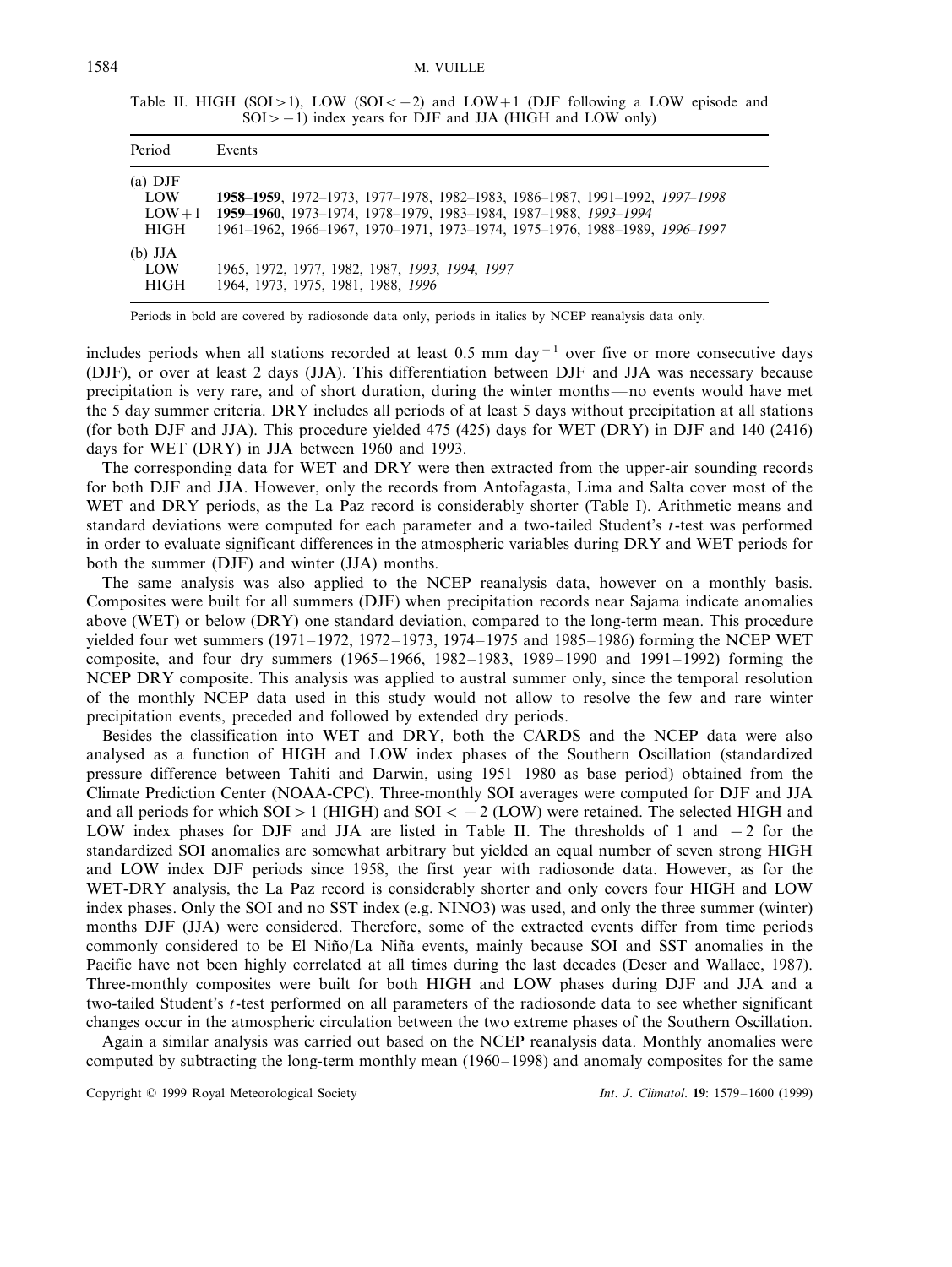HIGH and LOW index phases were created. Again the NCEP analysis was applied to austral summer (DJF) only, since the results from the radiosonde analysis suggested only a weak relationship between the atmospheric circulation during JJA and the SO (see section 'Austral winter (JJA)'). In some areas the tropical Andes tend to be anomalously wet in summers following an ENSO event (e.g. Henderson, 1996), henceforth referred to as  $LOW + 1$ . This increased precipitation can presumably be attributed to a climatic response of the tropical Atlantic to the Pacific ENSO signal and hence increased easterly moisture influx towards the Andes (e.g. Enfield, 1996). In order to account for this possible phase-lag relationship, an additional composite was created  $(LOW + 1)$ , including all DJF periods following a LOW index phase, after the SOI had started to rise again (first DJF when  $SOI> -1$ ). All anomaly composites, including water vapour flux, were compared with the long-term mean and tested for significance using a two-tailed Student's *t*-test.

## 3. ATMOSPHERIC CIRCULATION DURING DRY AND WET PERIODS

The results from the composite analysis of DRY and WET periods in the Nevado Sajama area are presented in Figures 3–6. Results are discussed separately for summer (DJF) and winter (JJA). Emphasis is on middle and upper tropospheric levels, as 850 and 700 hPa are strongly influenced by diurnal cycles and boundary layer processes, which are of less relevance to this study.

### 3.1. *Austral summer* (*DJF*)

The most coherent pattern during WET periods in austral summer (DJF) is the more negative zonal wind component over the entire Altiplano (Figure 3(a)). All four radiosonde stations show significantly lower zonal wind values during WET as compared to DRY periods in the middle and upper troposphere. This confirms earlier results by Aceituno and Montecinos (1993) and Garreaud (1999), which show that precipitation events over the western Altiplano during austral summer are strictly tied to easterly wind anomalies. However, it is interesting to see that these easterlies (or weakened westerlies in the case of Antofagasta and Salta) are present and significant at all levels, not only at the 500 hPa level where major moisture advection towards the western Altiplano takes place (Aceituno and Montecinos, 1996). It is further noteworthy that the circulation anomalies associated with precipitation events in the Sajama region are obviously of a larger scale, as the associated wind anomalies can be traced in radiosonde data far away from Nevado Sajama. The meridional wind (Figure 3(b)) also shows a very interesting pattern, with an increased southerly component to the east of the Altiplano (Salta and La Paz) and an increased northerly component to the west (Lima). Differences over Antofagasta are insignificant. As mentioned earlier, summer precipitation over the Altiplano is generally associated with upper-air anticyclonic outflow from a high pressure system (Bolivian High). Accordingly, as this anticyclone intensifies and moves southward during precipitation events, winds to the east of the Altiplano become more southerly, while to the west a more northerly component prevails. This interpretation is further supported by the analysis of the geopotential height pattern (Figure 3(c)). While the geopotential height is significantly increased over the southernmost Altiplano (Antofagasta and Salta) in the middle and upper troposphere during WET, the change is insignificant over the central Altiplano (La Paz), but negative to the north over Lima. This is consistent with the picture of a southward displacement and intensification of the Bolivian High during precipitation events on Nevado Sajama. Mid-tropospheric temperatures increase significantly during precipitation events over the Altiplano due to latent heat release (Figure 3(d)), which is consistent with similar results obtained by Aceituno and Montecinos (1993), and decrease at the 200 hPa level. The change in the large-scale atmospheric circulation from DRY to WET periods also affects the humidity levels recorded over the four stations. Instead of presenting the measured relative humidity, a more conservative value, the specific humidity is shown in Figure 3(e). Not surprisingly, increased humidity values show up throughout the entire troposphere in all four radiosonde records during WET periods over the Sajama area, confirming the large-scale nature of these events.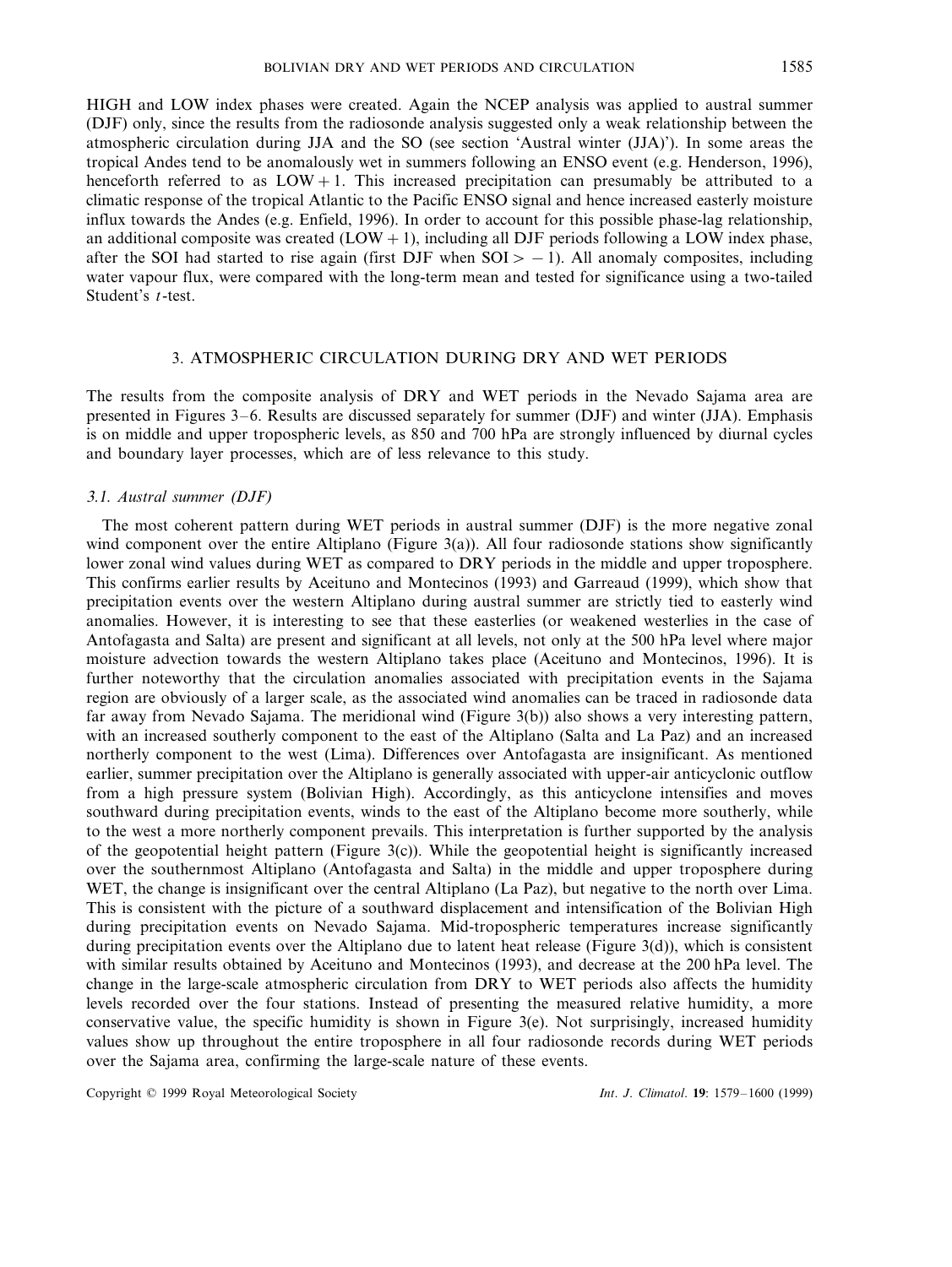Figures 4 and 5 show the same analysis based on monthly NCEP reanalysis data. Although monthly data might mask some of the differences between dry and wet periods, which last only a few days, the results are in good agreement with those obtained from the daily radiosonde data. Figure 4(a–c) shows the easterly wind anomalies during WET, when compared to DRY. These anomalies become more significant with increasing height. At the 200 hPa level easterly anomalies dominate over the entire Peru–Bolivian Altiplano (Figure 4(c)). The geopotential height difference in Figure 4(e–f) also confirms the radiosonde data, by featuring an increase at mid- and upper-tropospheric levels over the southern



Figure 3. WET-DRY summer (DJF) composite from daily radiosonde data for: (a) zonal wind component (m s−<sup>1</sup> ); (b) meridional wind component (m s<sup>-1</sup>); (c) geopotential height (gpm); (d) air temperature (°C); and (e) specific humidity (g kg<sup>-1</sup>) over Antofagasta, Salta, Lima and La Paz. Filled markers indicate significant difference at the 95% level between WET and DRY composite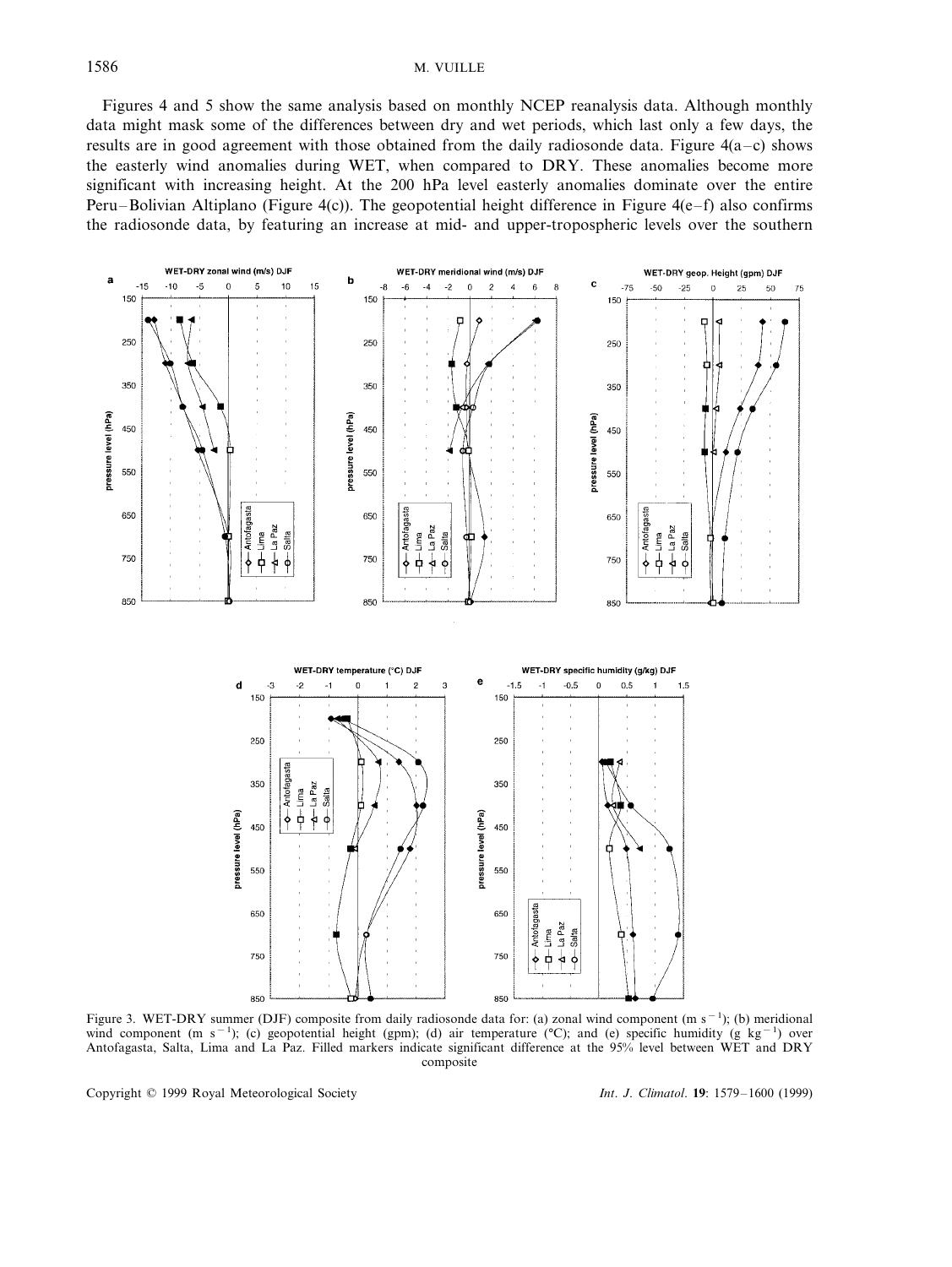

Figure 4. WET-DRY summer (DJF) composite from monthly NCEP reanalysis data showing: (a) windfield at 850 hPa (m s<sup>−</sup>  $\vert$ ); (b) as in (a) but for 500 hPa; (c) as in (a) but for 200 hPa; (d) geopotential height (gpm) at 850 hPa; (e) as in (d) but for 500 hPa; (f) as in (d) but for 200 hPa; (g) air temperature (°C) for 850 hPa; (h) as in (g) but for 500 hPa; and (i) as in (g) but for 200 hPa. Negative contour lines are dashed. Shaded grid boxes indicate areas with significant difference at the 95% level between WET and DRY composite. At the 850 hPa level ((a), (d) and (g)), the Andes are superimposed on the NCEP data as the shaded area above 3000 m

Altiplano and a decrease over the northern part of the study area. Although the difference between WET and DRY is significant in the northern part and at the 200 hPa level only, the pattern confirms the notion of a southward displaced Bolivian High. This displacement is also evident in the individual WET and DRY composites (not shown). Temperature is lowered during WET as compared to DRY over the entire study area at the 200 hPa level (Figure 4(i)), and over the northern part at the 500 hPa level (Figure 4(h)), consistent with the radiosonde data (see Figure 3(d)). An additional measure in terms of the origin of the humidity is provided by the computation of the water vapour flux. Figure 5 shows the water vapour transport over the Altiplano during WET (Figure 5(a–c)) and DRY (Figure 5(d–f)) at the 700, 500 and 300 hPa level. To simplify the interpretation, the actual DRY and WET composites are shown, rather than the difference between the two. Note that Figure 5 is zoomed in and shows a smaller region (10°S–25°S; 75°W–55°W) than Figure 4. Both the 500 and the 300 hPa level show a strengthened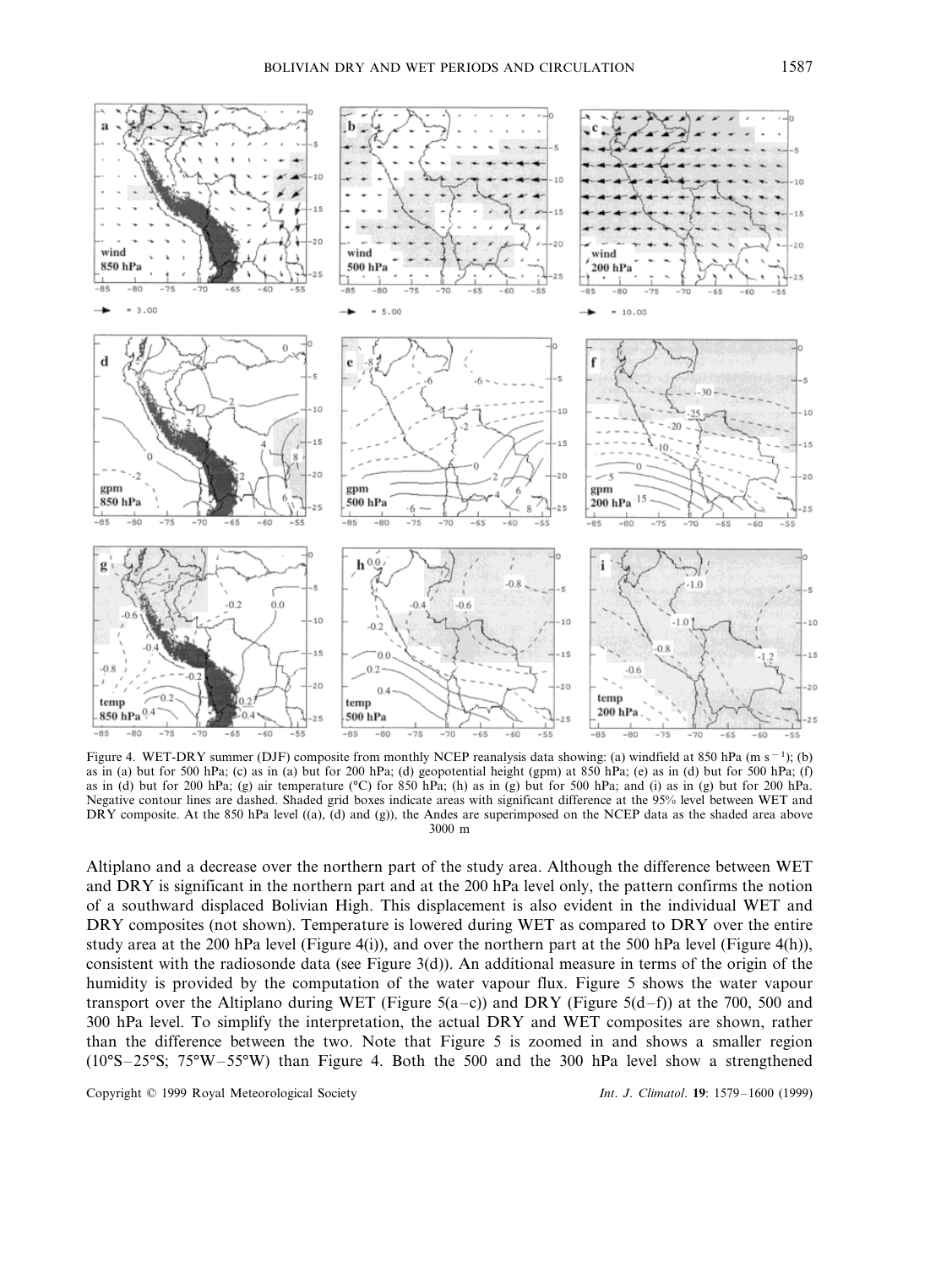Bolivian High during WET with increased easterly winds to the north of the anticyclone. Accordingly, moisture influx from the east is significantly enhanced during WET, when compared with DRY. Although the differences between WET and DRY are more significant at the 300 hPa level, the absolute values show that moisture advection takes place in lower levels and not in the upper troposphere. At the 700 hPa level increased moisture convergence occurs to the east of the Altiplano during WET, when the NW Andean low-level jet and easterly winds originating over southern Brazil converge over eastern Bolivia (Figure 5(a)). This moisture convergence leads to vertical motion and increased convection along the eastern Andean foothill. During DRY this easterly water vapour flux over southwestern Brazil is completely absent and water vapour flux is directed away from the Andes (Figure 5(d)).

### 3.2. *Austral winter* (*JJA*)

The atmospheric circulation over the Altiplano during austral winter (JJA) is characterized by strong and steady westerly and northwesterly winds associated with a northward shift of the planetary west wind zone (Figure 2(e) and (f)). Although this period is usually dry, the few winter precipitation events (WET) show some characteristics that are significantly different from the normal DRY conditions. The most remarkable feature associated with these precipitation events is the increase in wind speed. Although the wind direction (northwest) remains the same, the increased wind velocity and accordingly both higher zonal and lower (more negative) meridional wind components can be observed over the entire Altiplano region (Figure 6(a) and (b)). Antofagasta, Salta, Lima and La Paz all show higher zonal wind components during WET, all significant at the 95% level except the station furthest to the northeast (La Paz). This clearly demonstrates the origin of these events; they are related to outbursts of cold polar air from the



Figure 5. DJF water vapour flux (g s<sup>-1</sup> m<sup>-2</sup>) composites from NCEP reanalysis data showing: (a) WET composite at 700 hPa; (b) as in (a) but for 500 hPa; (c) as in (a) but for 300 hPa; (d) as in (a) but for DRY composite; (e) as in (d) but for 500 hPa; and (f) as in (d) but for 300 hPa. Shaded grid boxes indicate areas with significant difference at the 95% level between WET and DRY composite. At the 700 hPa level ((a) and (d)), the Andes (regions above 3000 m) are superimposed on the NCEP data as the shaded area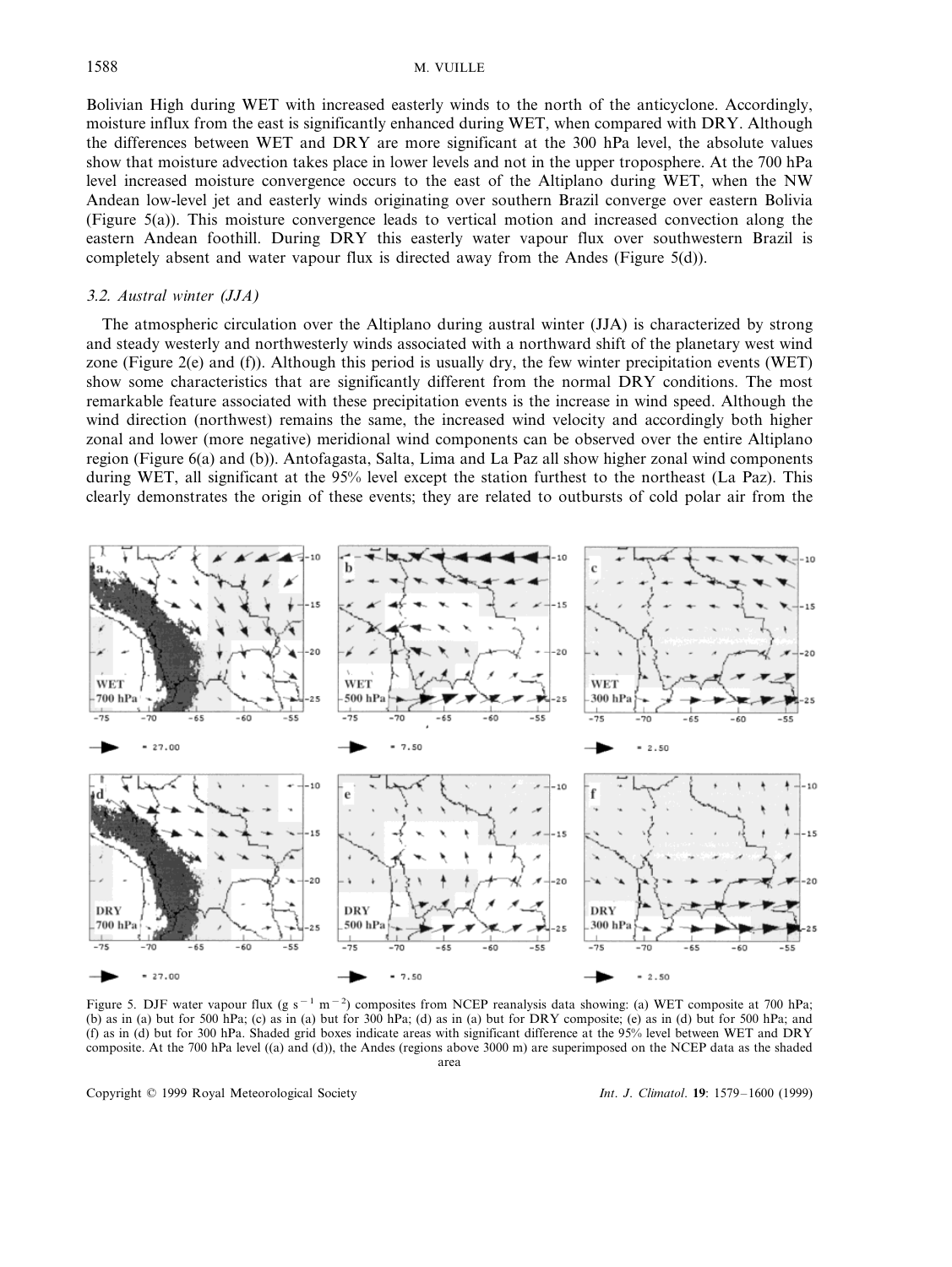

Figure 6. As in Figure 3 but for austral winter (JJA)

west wind zone, mainly affecting the southern and western parts of the Altiplano. The meridional wind shows a similar behaviour during WET, with lowered (more negative) values, indicating the increased northerly component. Here even La Paz shows significant changes in the meridional component in mid-tropospheric levels. The geopotential height is significantly lower during these WET episodes at all pressure levels to the west and south of the Altiplano (Antofagasta, Salta and Lima) but higher (although insignificant) over La Paz (Figure 6(c)). Accordingly during JJA WET episodes on Sajama a strengthened NE–SW pressure gradient is established over the Altiplano and is responsible for the increase in wind speed. These results are in good agreement with previous studies on winter precipitation in this region by Vuille and Ammann (1997), based on GOES satellite and ECMWF reanalysis data, showing that these events are associated with northward displaced extra-tropical cold front passages or cut-off low pressure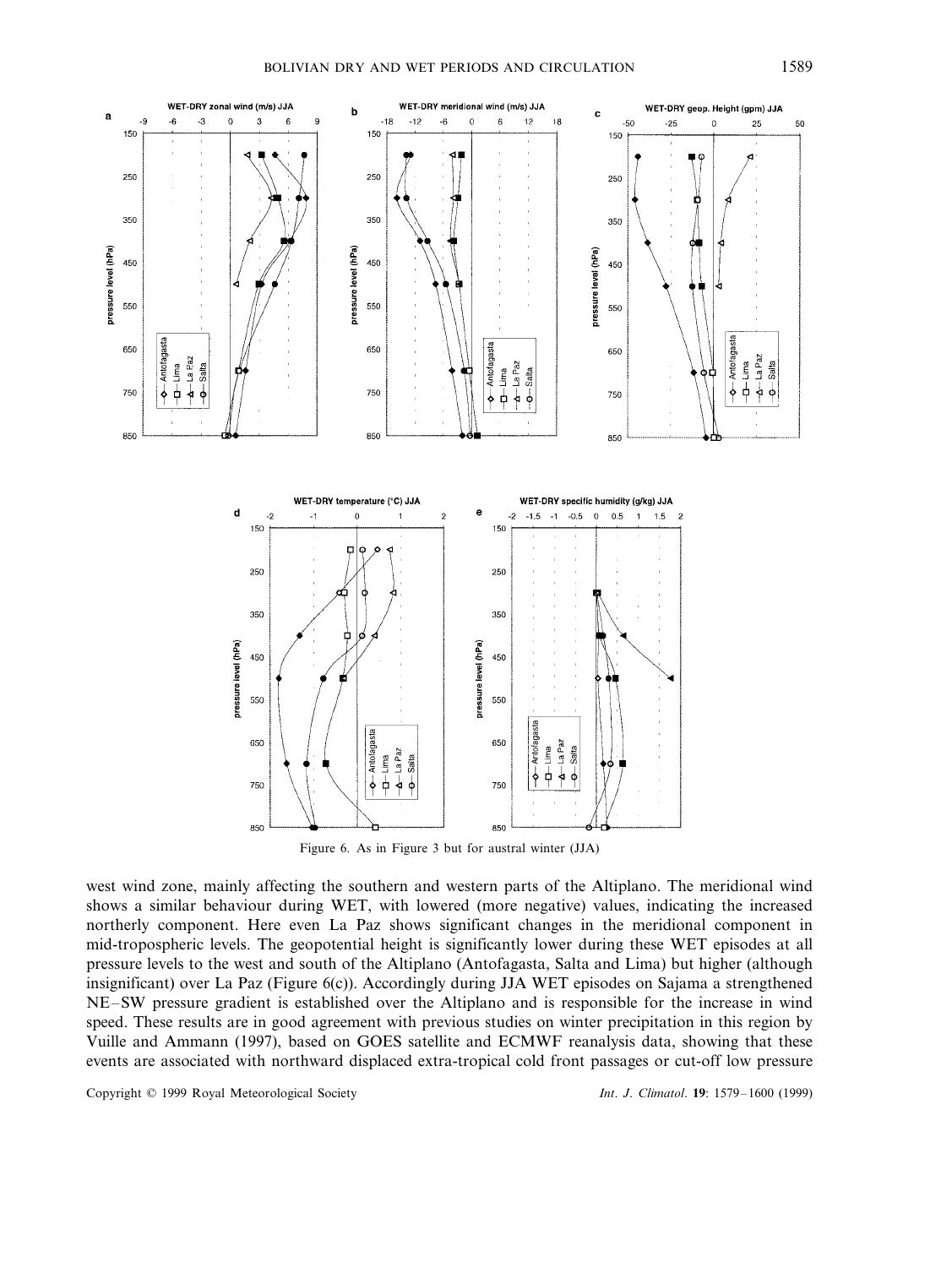systems. Temperatures are significantly lower in low- and mid-tropospheric levels over Antofagasta, Lima and Salta (Figure 6(d)) during WET episodes, confirming the cold, extratropical nature of these events. Figure 6(e) shows the specific humidity change between WET and DRY periods, respectively. Although humidity levels are considerably lower than during summer months, the increase during WET is still significant when compared to DRY over the entire Altiplano in mid-tropospheric levels. In strong contrast to the summer months, however, the main water vapour transport during WET in the winter (JJA) occurs with northwesterly winds.

## 4. ATMOSPHERIC CIRCULATION DURING HIGH AND LOW INDEX PHASES

#### 4.1. *Austral summer* (*DJF*)

Figure 7 shows the DJF precipitation amounts and one standard deviation for Cosapa, Cotacotani and Chucuyo (see Table I) during HIGH, LOW and  $LOW + 1$ , compared to the long-term mean. Although amounts tend to be lower during LOW and higher during HIGH and  $LOW + 1$ , none of the anomalies are significant at the 95% level (two tailed Student's *t*-test). This result confirms the rather weak tendency towards below average precipitation during El Niño summers on the Bolivian Altiplano reported by Ronchail (1999). In addition, La Niña summers and summers following an El Niño period appear to be associated with slightly increased rainfall.

The associated changes in the atmospheric circulation are presented in Figures 8–14 in the same way as in the previous section. Figure 8(a) and (b) show increased easterly and southerly (except for Lima) wind components during HIGH, when compared to LOW. Accordingly, reduced summer precipitation amounts during LOW phases are obviously the result of increased northwesterly wind anomalies, which prevent humid air masses from the eastern interior of the continent to penetrate into the Sajama area. Strengthened westerly wind anomalies (weakened easterlies) are very pronounced over Lima, where the zonal wind component is significantly increased (95% level) at all levels between 500 and 200 hPa during LOW as compared to HIGH. Over Antofagasta and Salta the difference is only significant at the 200 hPa level, while over La Paz westerly wind anomalies are significantly increased in mid-tropospheric levels (500, 400 hPa) during LOW. The meridional wind component shows significantly lower values (increased northerly component) between 200 and 500 hPa (Antofagasta), and 200 and 300 hPa (Salta and La Paz) during LOW as compared to HIGH (Figure 8(b)). Lima is the only station where the northerly wind



Figure 7. DJF precipitation amounts (mm) for Cosapa, Cotacotani and Chucuyo during LOW, HIGH and LOW + 1 periods, compared to the long-term mean. Error bars indicate 1 standard deviation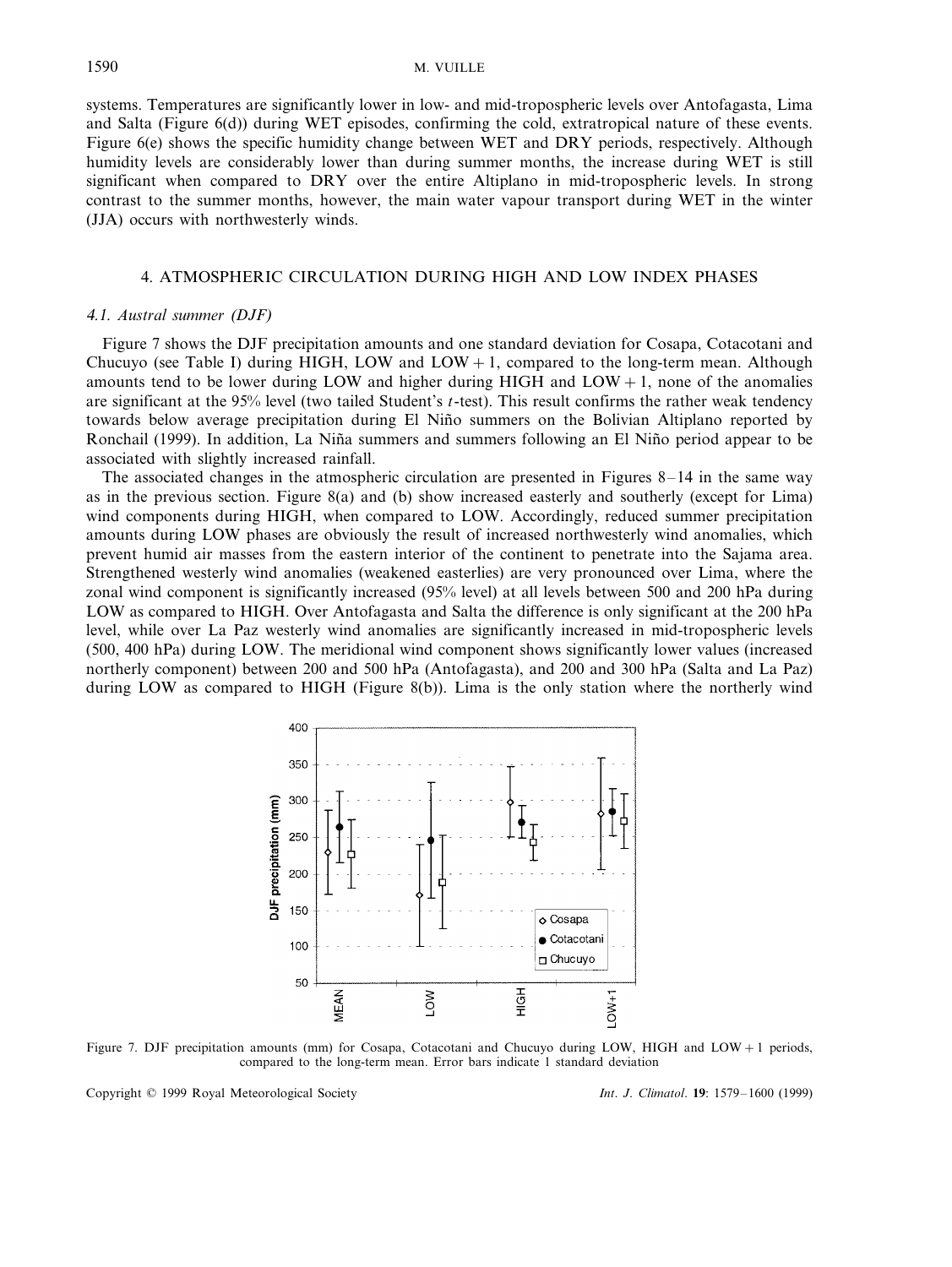

Figure 8. HIGH-LOW index summer (DJF) composite from daily radiosonde data for the: (a) zonal wind component  $(m s^{-1})$ ; (b) meridional wind component (m s<sup>-1</sup>); (c) geopotential height (gpm); (d) air temperature (°C); and (e) specific humidity (g kg<sup>-1</sup>) over Antofagasta, Salta, Lima and La Paz. Filled markers indicate significant difference at the 95% level between WET and DRY

component is weakened during LOW, associated with a northward retreat and weakening of the Bolivian High during El Niño summers. This change in the position of the anticyclone and the associated change in the wind pattern is shown for the LOW, HIGH and  $LOW + 1$  composites at the 200 hPa level in Figure 9. Although geopotential height values are significantly higher at all levels between 700 and 200 hPa over the entire Altiplano during LOW index phases and significantly lower during HIGH index summers (Figure 8(c), Figure 10(b), (c), (e) and (f)), the increased geopotential height is clearly not associated with a strengthened Bolivian High. On the contrary, the meridional pressure gradient to the north of the Bolivian High is much more pronounced during HIGH, when the Bolivian High is intensified and located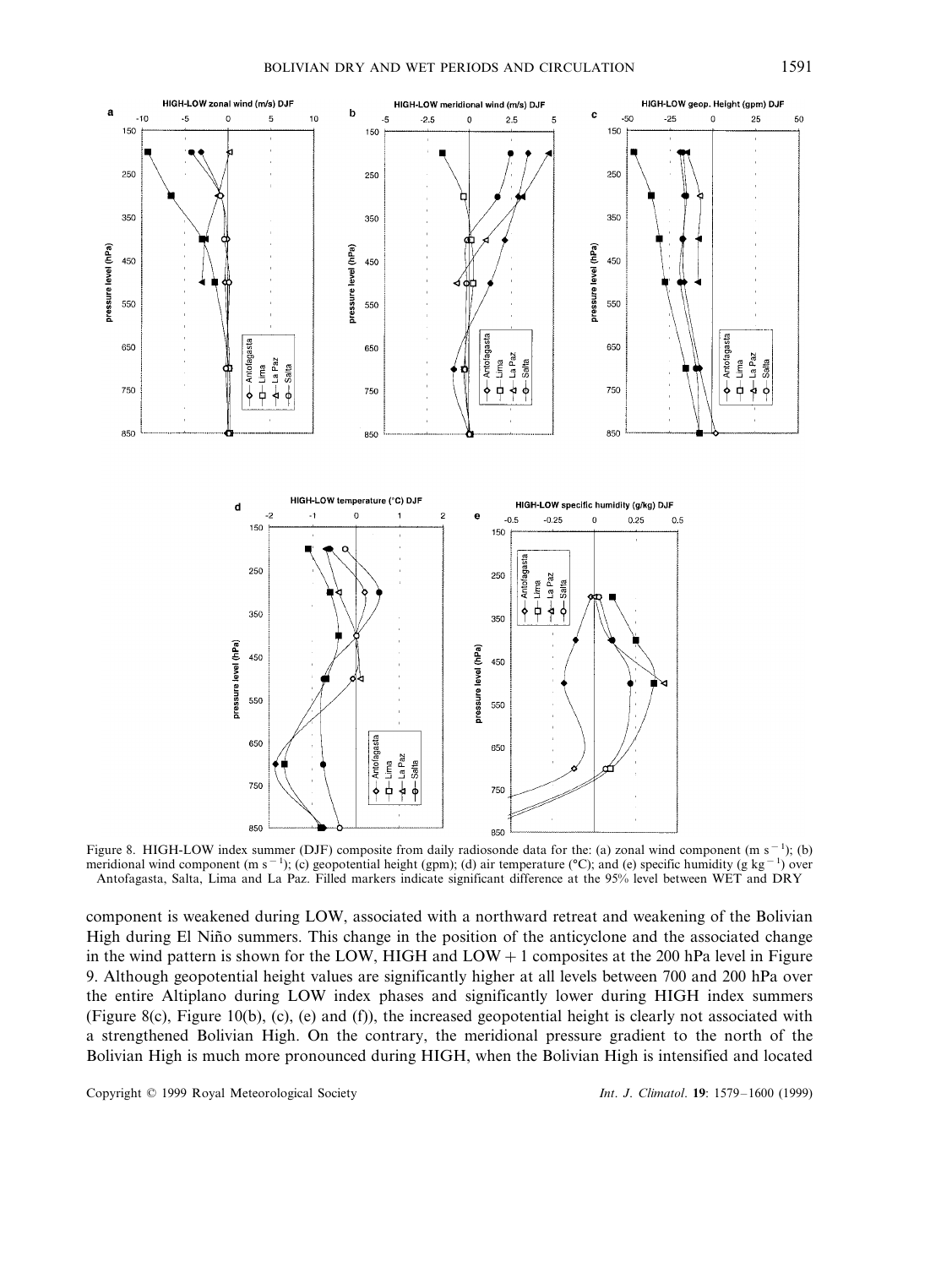further to the south (Figure 9(b)). This pressure gradient leads to enhanced upper-air easterlies, entrainment of easterly momentum over the Andean ridge, increased eastward upslope flow and moisture transport from the interior of the continent towards the western Altiplano (Garreaud, 1999). Figure 11(e–f) shows that HIGH index summers are indeed associated with negative zonal wind anomalies over major parts of the Altiplano, although significant only at the 200 hPa level. The opposite patterns emerges during LOW index periods when the zonal wind component is significantly higher than normal (westerly anomalies) at the 200 hPa level over the Altiplano, the adjacent Pacific and the tropical lowlands to the northeast (Figure 11(c)). In the lower troposphere stronger easterly trade winds prevail during LOW in the western part of the Amazon basin (Figure 11(a)). In the rest of the study area, low-level wind anomalies are insignificant in all composites. Interestingly the geopotential height and wind pattern during LOW + 1 (Figure 9(c)) resembles the HIGH pattern (Figure 9(b)), although only one summer falls into both categories (1973–1974, see Table II). The similar pattern might explain why many post-El Niño years  $(LOW + 1)$  tend to be rather wet, however, both wind and geopotential height anomalies during these years are insignificant over most parts of the Altiplano at both the 500 and 200 hPa levels (see Figure  $10(h-i)$  and Figure  $11(h-i)$ ).

The temperature data (Figure 8(d)) show the typical characteristics of the Tropics during Pacific warm events (e.g. Aceituno, 1988, 1989; Karoly, 1989; Kiladis and Diaz, 1989), featuring a significant increase during LOW as compared to HIGH. Associated with the warm and vertically expanded troposphere are increased temperatures, although their significance varies widely. Only Lima shows significantly higher El Niño-related temperatures throughout the troposphere. Over Antofagasta and La Paz, temperatures are only significantly higher at the 200 hPa level and in the lower troposphere (Antofagasta 850 and 700 hPa), while Salta shows significantly higher temperatures at lower and mid-tropospheric levels (700 and 500 hPa) but a reversed pattern at 300 hPa. The NCEP data confirm these results, showing significant positive (negative) temperature anomalies during LOW (HIGH) over almost the entire study area at the 850, 500 and 200 hPa level (Figure 12(a–f)). Again during  $LOW + 1$  temperature anomalies are insignificant in all of the study area (Figure  $12(g-i)$ ).

Changes in specific humidity recorded over the four stations (Figure 8(e)) are the result of the wind pattern presented above. As high humidity levels over the Altiplano are strictly tied to moisture influx from the east during austral summer, the increased westerly wind component during LOW index periods results in significantly lowered humidity values. Figure 8(e) shows the reduced specific humidity in mid-tropospheric levels with lower values over Lima (significant between 300 and 500 hPa), Salta (significant at 500 and 400 hPa) and La Paz (not significant) during LOW index phases. Only over Antofagasta and near the boundary layer (850 hPa level) humidity values are slightly increased during LOW. The water vapour flux computed from the NCEP data near and over the Altiplano confirms these results (Figure 13). As in Figure 5 the individual composites, rather than anomaly patterns are shown to



Figure 9. 200 hPa NCEP reanalysis composites for wind field (m s<sup>-1</sup>) and geopotential height (gpm) in austral summer (DJF) during: (a) LOW; (b) HIGH; and (c)  $LOW + 1$  periods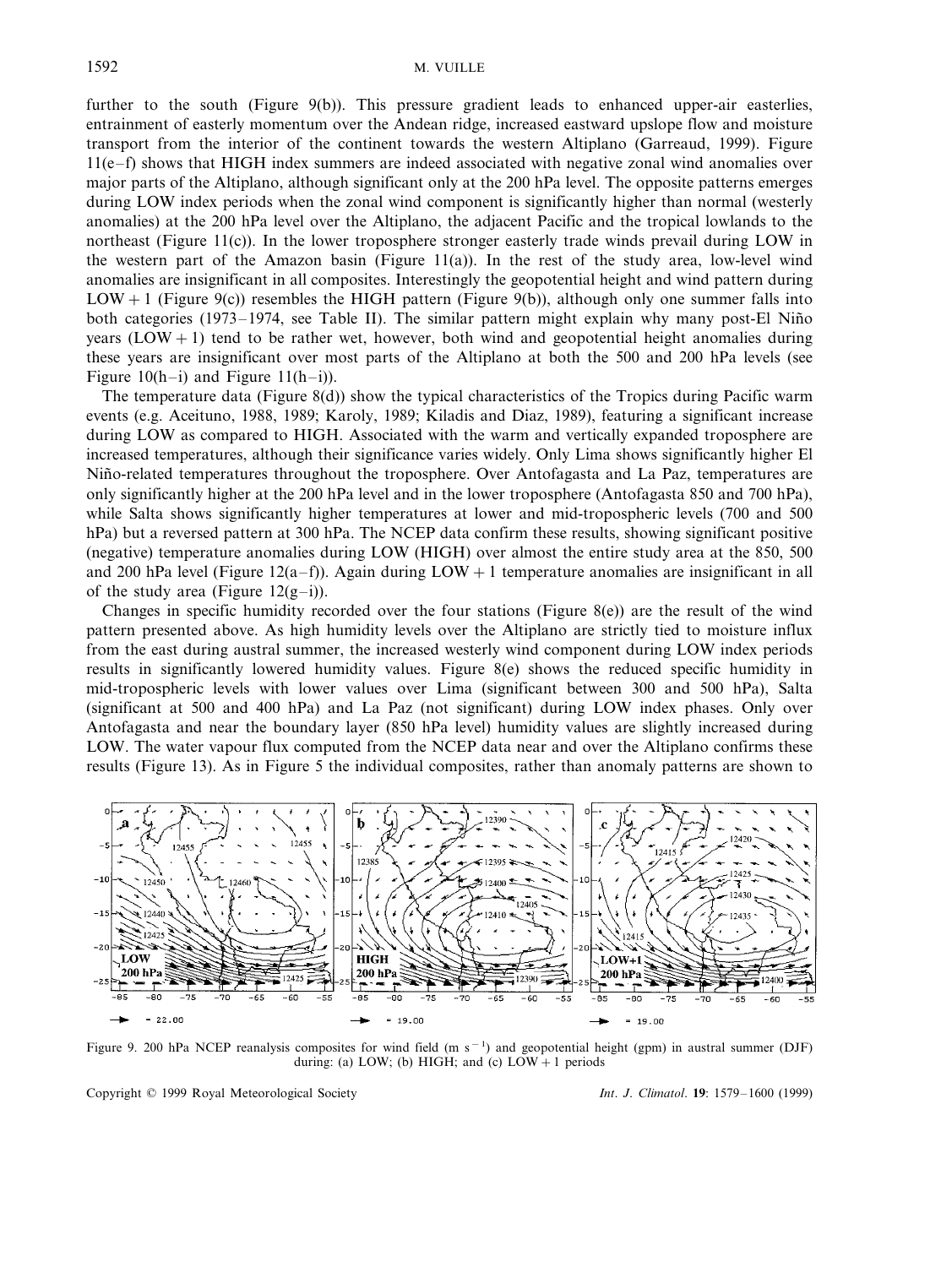

Figure 10. Geopotential height (gpm) anomaly fields (deviation from long-term mean) during austral summer (DJF) for: (a) LOW and 850 hPa; (b) as in (a) but for 500 hPa; (c) as in (a) but for 200 hPa; (d) HIGH and 850 hPa; (e) as in (d) but for 500 hPa; (f) as in (d) but for 200 hPa; (g) LOW + 1 and 850 hPa; (h) as in (g) but for 500 hPa; and (i) as in (g) but for 200 hPa. Negative contour lines are dashed. Shaded grid boxes indicate areas with significant anomalies at the 95% level. At the 850 hPa level ((a), (d) and (g)), the Andes (regions above 3000 m) are superimposed on the NCEP data as the shaded area

simplify the interpretation. The long-term mean DJF water vapour flux is shown in Figure 13( $a-c$ ) for comparison. The weakening and northward displacement of the Bolivian High during LOW leads to a significant reduction of the water vapour flux over the northern part of the Altiplano (Figure 13(e-f)), very similar to the situation observed during DRY (compare with Figure  $5(e-f)$ ). On the other hand moisture flux is increased over the Altiplano during HIGH (Figure 13(h–i)) and LOW + 1 (Figure  $13(k-1)$ ), although the anomalies do not reach statistical significance at all levels and over the entire study area. At the 700 hPa level the flow from the NW along the eastern Andean slope is reduced during HIGH (Figure  $13(g)$ ) when compared to LOW or the long-term mean. On the other hand an increased northerly component leads to enhanced moisture convergence over the eastern Bolivian lowlands during  $LOW + 1$ (Figure 13(j)), similar to the WET composite (Figure 5(a)).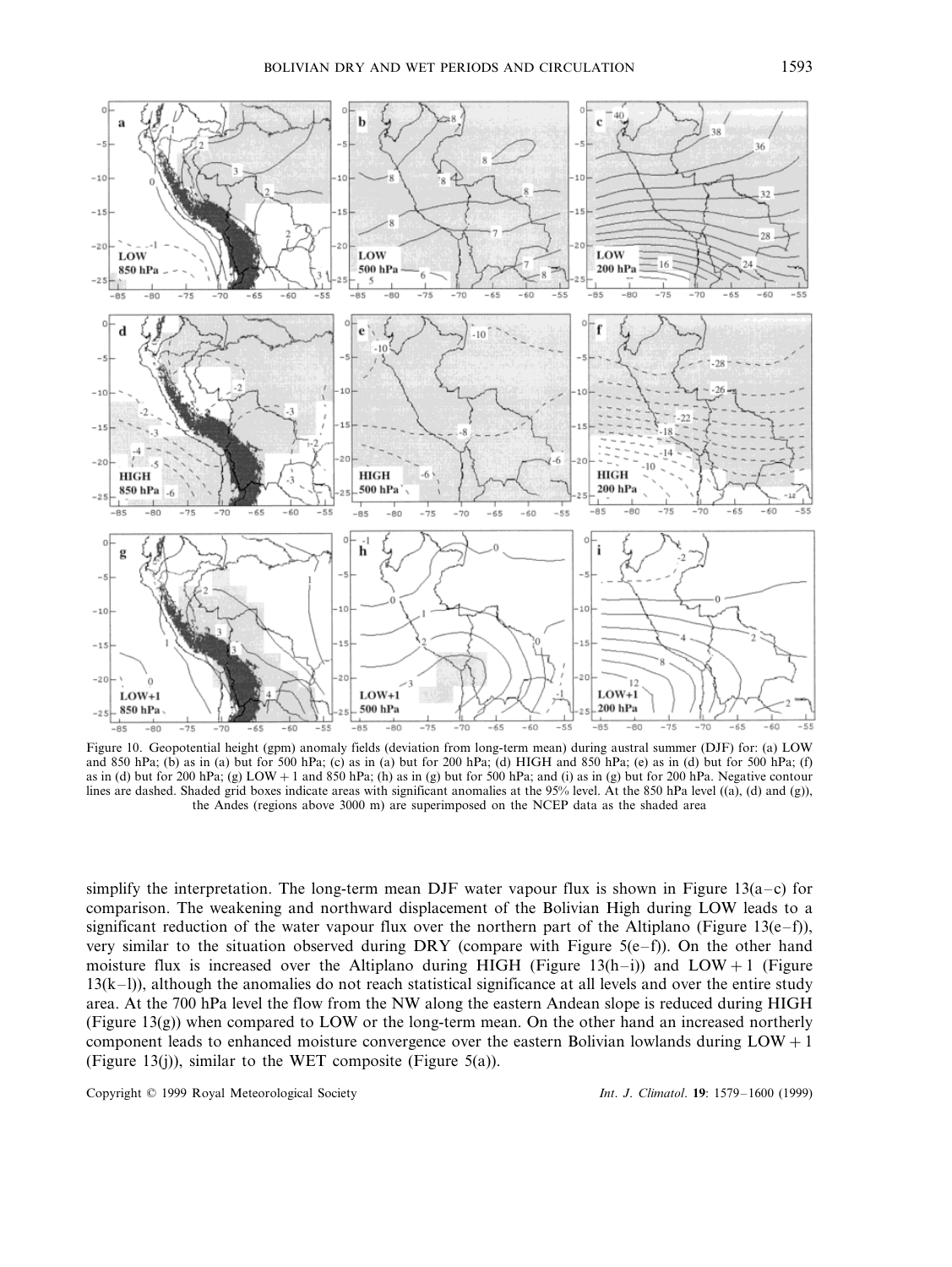### 4.2. *Austral winter* (*JJA*)

Precipitation events in austral winter are rare in the Altiplano and the recorded amounts are sometimes very dubious (Vuille and Ammann, 1997). In addition, the Southern Oscillation tends to peak during austral summer, and exhibits less extreme values during the winter months. Accordingly it is no surprise that precipitation data from the stations near Nevado Sajama show no relationship with the Southern Oscillation during austral winter months (JJA, not shown). Changes in the atmospheric circulation between HIGH and LOW index phases are also less pronounced and the patterns generally less consistent between the analysed records. Therefore, only results from the radiosonde analysis are presented here. Most obvious are the increased temperatures (Figure 14(d)) and the vertically expanded troposphere (increase in geopotential height, Figure 14(c)) during LOW as compared to HIGH, consistent with results by Aceituno (1989), who reports that the atmospheric response during LOW periods in austral winter is



Figure 11. As in Figure 10 but for wind field  $(m s<sup>-1</sup>)$ 

Copyright © 1999 Royal Meteorological Society *Int*. *J*. *Climatol*. **19**: 1579–1600 (1999)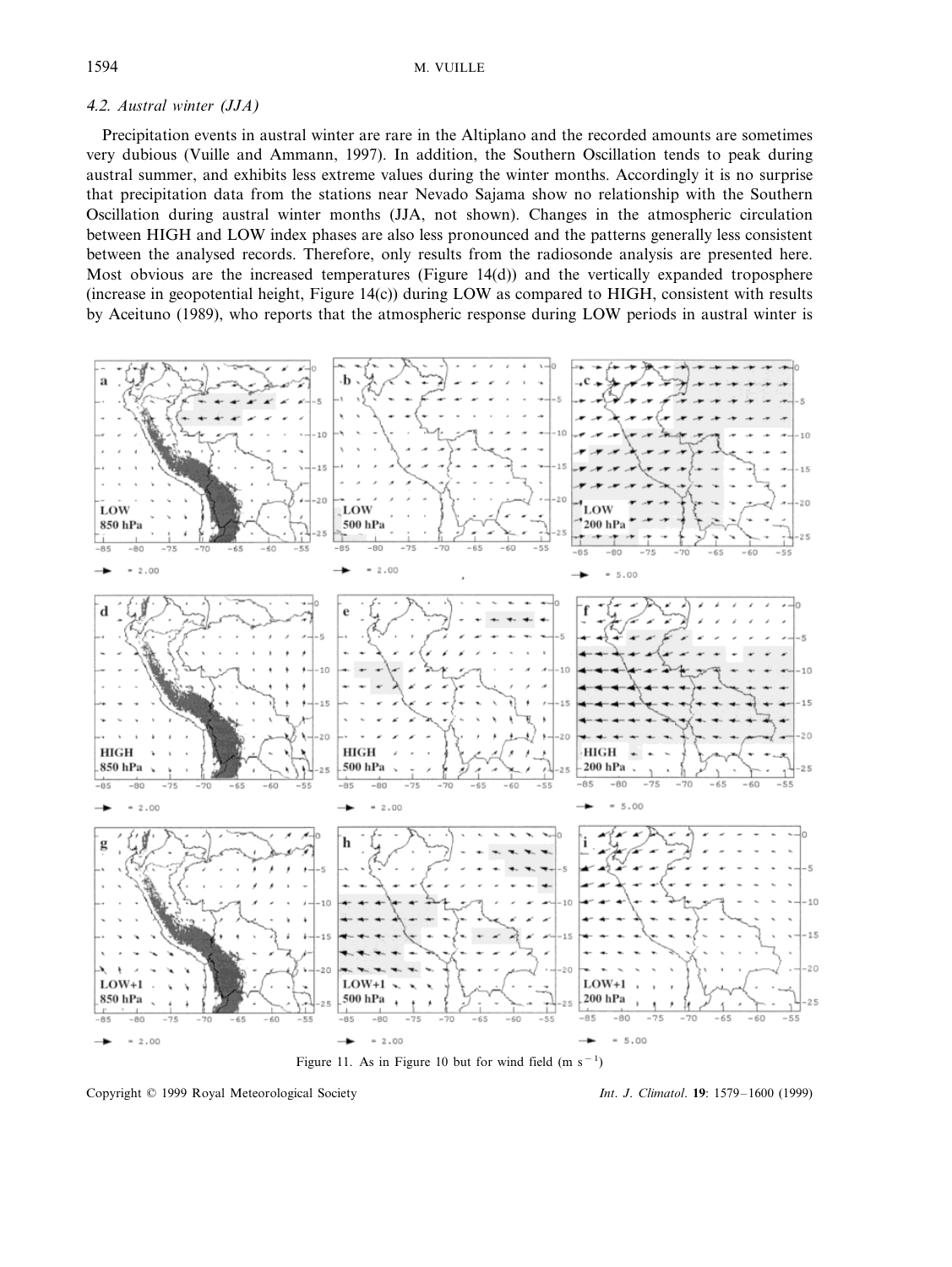

Figure 12. As in Figure 10 but for air temperature (°C)

in broad agreement with the response in austral summer. Lima is the only station which does not agree with this pattern, featuring slightly decreased (increased) geopotential height values and lower (higher) mid-tropospheric temperatures during LOW (HIGH). The wind pattern shows a less evident picture, featuring reduced zonal wind components over the southern stations Salta and Antofagasta (weaker westerlies) in the upper and middle troposphere during LOW as compared to HIGH, while the same component is enhanced over Lima and La Paz (Figure 14(a)). The significance of these anomalies however, varies widely, depending on station and pressure level. The response of the meridional wind component is more consistent, featuring positive anomalies (weakened northerly winds) during LOW as compared to HIGH over the entire area, although not significant at all levels (Figure 14(b)). The specific humidity is higher during LOW than during HIGH over Antofagasta, Salta, and La Paz, while Lima again shows a different behaviour with higher values during HIGH (Figure 14(e)). In general variations in the atmospheric circulation over the Altiplano during austral winter show a rather weak relationship to the Southern Oscillation. Interannual variability during austral winter might more likely be determined by other factors, such as the strength and frequency of extra-tropical waves (frontal systems and cut-off low pressure systems) originating in the Pacific and penetrating into the Altiplano region.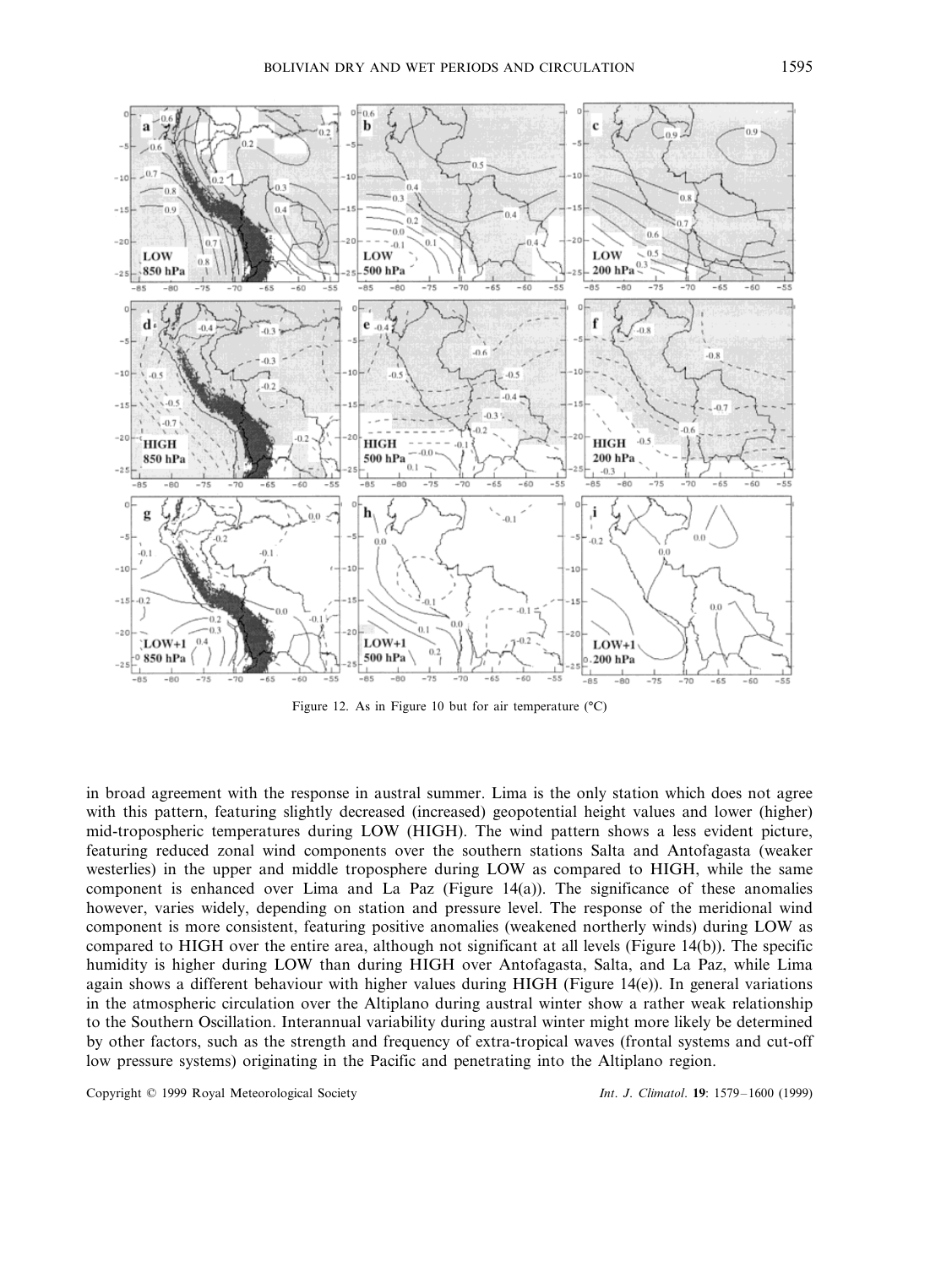

Figure 13. DJF water vapour flux (g s<sup>-1</sup> m<sup>-2</sup>) composites from NCEP reanalysis data showing: (a) long-term mean at 700 hPa; (b) as in (a) but for 500 hPa; (c) as in (a) but for 300 hPa; (d) LOW composite at 700 hPa; (e) as in (d) but for 500 hPa; (f) as in (d) but for 300 hPa; (g) HIGH composite at 700 hPa; (h) as in (g) but for 500 hPa; (i) as in (g) but for 300 hPa; (j) LOW + 1 composite at 700 hPa;  $(k)$  as in (j) but for 500 hPa; and (l) as in (j) but for 300 hPa. Shaded grid boxes indicate areas with significant anomalies at the 95% level. At the 700 hPa level  $((a), (d), (g)$  and  $(j))$ , the Andes (regions above 3000 m) are superimposed on the NCEP data as the shaded area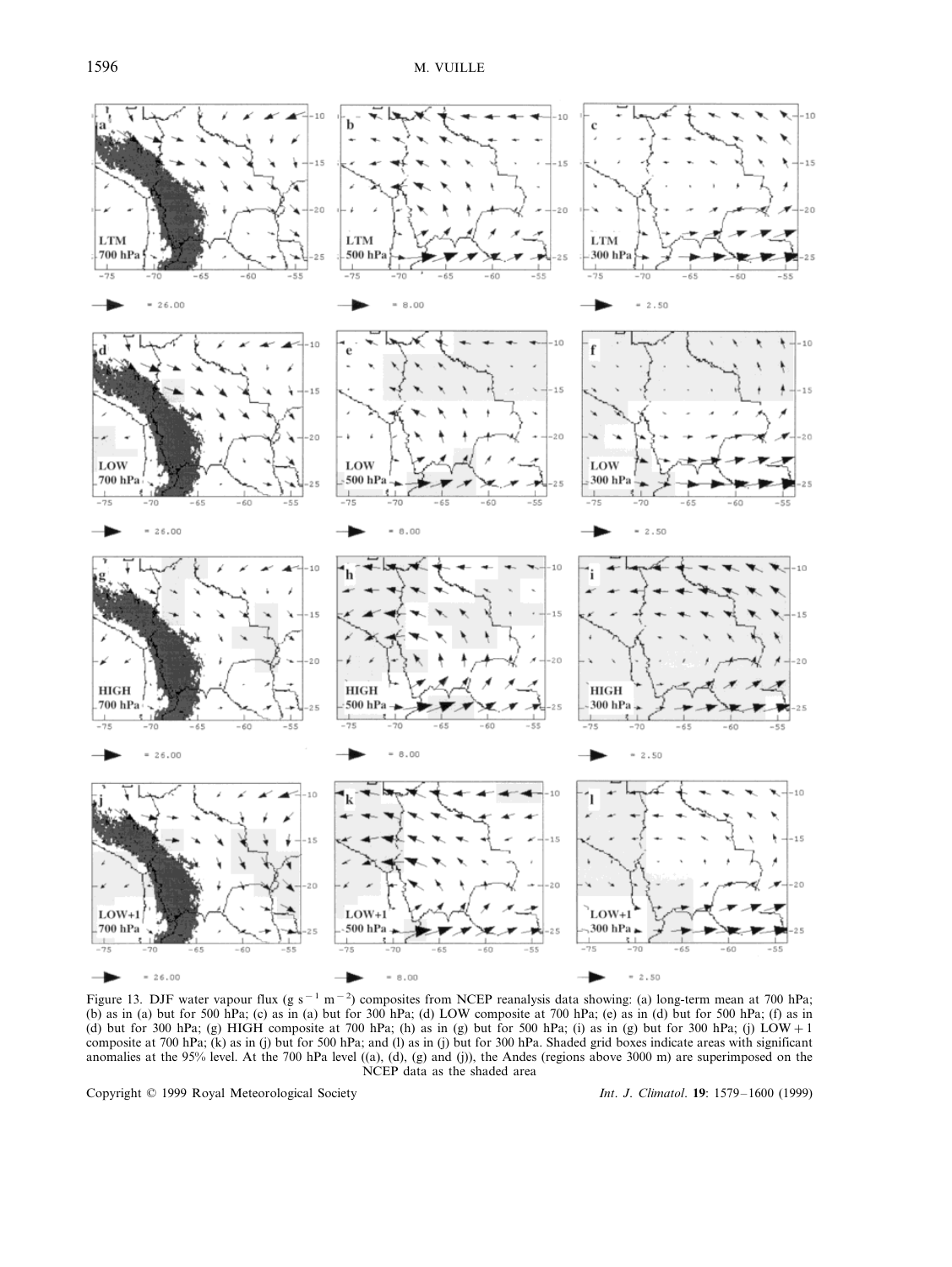## 5. SUMMARY AND CONCLUSIONS

WET periods during austral summer in the region of Nevado Sajama are associated with easterly wind anomalies in the middle and upper troposphere, resulting in increased moisture influx from the interior of the continent. Specific humidity levels are significantly higher during these periods of easterly winds over the Altiplano. On the other hand, westerly winds usually prevail during DRY periods, preventing moisture transport from the east from reaching the western Altiplano. These results are consistent with a recent mesoscale model study presented by Garreaud (1999). The meridional wind shows an increased southerly component to the east (Salta and La Paz), while a more northerly component dominates to the west (Lima) during WET, indicating an intensification and southward displacement of the Bolivian High. This pattern is confirmed by the analysis of the geopotential height, which shows a significant southward shift of the upper-air high pressure system during WET (geopotential height increase over Antofagasta



Figure 14. As in Figure 8 but for austral winter (JJA)

Copyright © 1999 Royal Meteorological Society *Int*. *J*. *Climatol*. **19**: 1579–1600 (1999)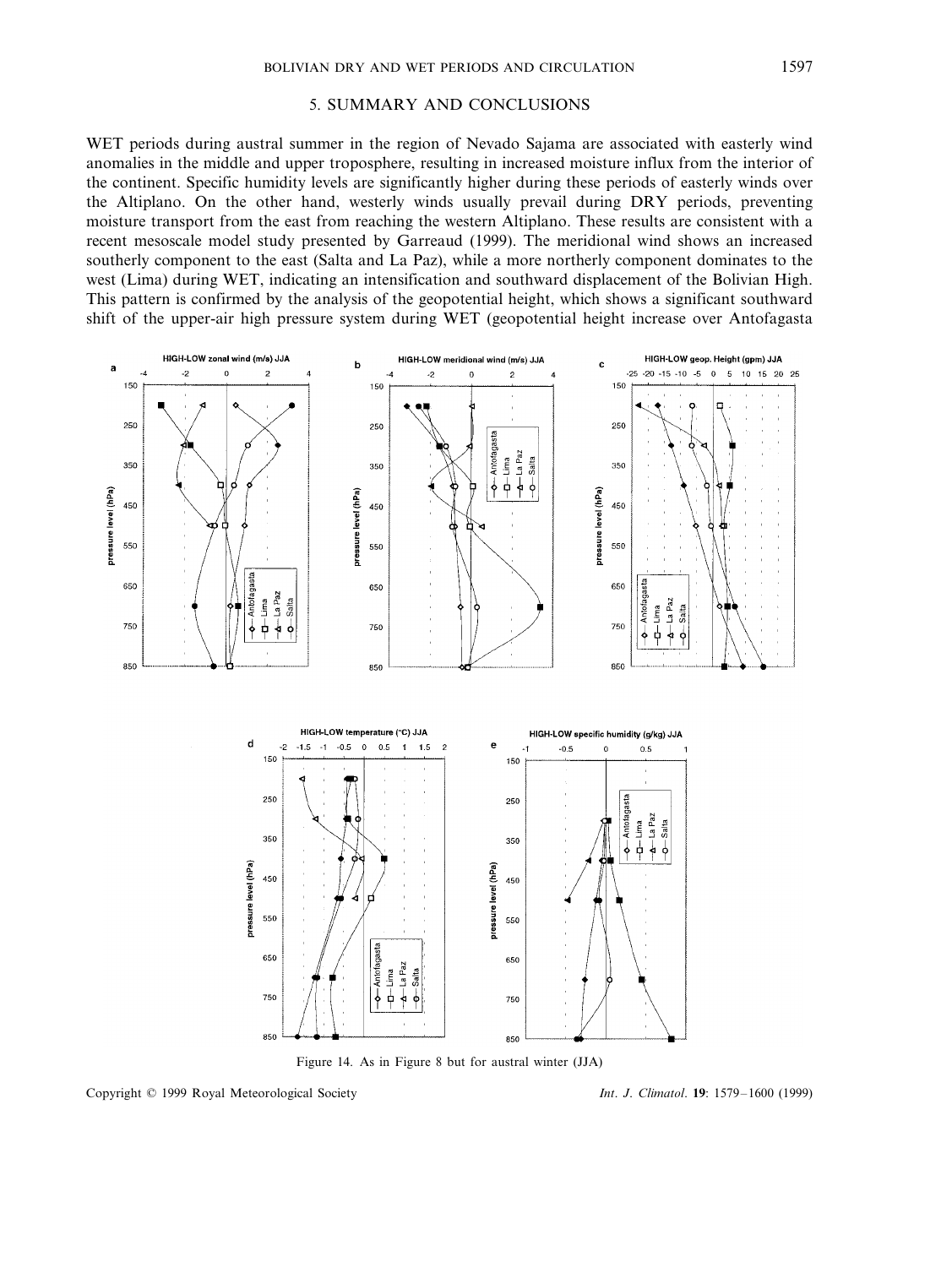and Salta, no change over La Paz and a decrease over Lima). The fact that this anticyclone is intensified and centred over the southern Altiplano, south of its climatological position, during rainy periods, is further corroborated by the analysis of monthly NCEP reanalysis data and consistent with similar results reported by Aceituno and Montecinos (1993). Besides the upper-air divergent outflow related to the high pressure system, upper-air easterly winds to the north of the anticyclone lead to a turbulent entrainment of near-surface winds, accelerating moisture transport in lower levels towards the Altiplano (Garreaud, 1999). Often the upper-air high pressure system is located off the Pacific coast, to the southwest of the Altiplano, enhancing the southeasterly flow and upper-air divergence over the Altiplano (Jacobeit, 1992; Vuille *et al*., 1998).

Circulation mechanisms during WET periods in winter (JJA) are entirely different from in the summer, yet very little has been published to date about atmospheric circulation during WET periods on the Altiplano in austral winter. This period is generally believed to be entirely dry. However, recent snow accumulation measurements on the summit of Nevado Sajama yielded 53 cm of snowfall from July through September 1997 (Hardy *et al*., 1998), and Vuille and Baumgartner (1998) reported an average of three to five snowfall events per winter in the southern Altiplano. Vuille and Ammann (1997), analysing winter snowfall events on the Altiplano between 1984 and 1993 using NOAA/AVHRR and GOES satellite data, ECMWF gridded upper-air data and radiosonde data from Antofagasta, have shown that precipitation between May and September is associated with outbursts or northward intrusions of polar air masses from the planetary west wind zone. Cold fronts, or upper-air low pressure systems (cut-off lows), that penetrate into the southern Altiplano trigger the rare winter precipitation events on Nevado Sajama. The radiosonde analysis presented here confirm these results, revealing increased northerly and westerly wind components, reduced pressure and temperatures, and increased specific humidity over the entire Altiplano during such events. The fact that these anomalies are more pronounced over the southern and western stations Antofagasta, Lima and Salta than over La Paz provide clear evidence for the Pacific origin of these events.

The results from this analysis of atmospheric circulation during WET and DRY periods over the South American Altiplano in austral summer (DJF) and winter (JJA) have clear implications for the interpretation of the proxy data obtained from ice cores from Sajama summit. Most importantly they show that precipitation events on Sajama are related to large-scale circulation changes over the entire Altiplano region, and can be traced in radiosonde data to the east and the west of the Central Andes. Accordingly, proxy data from the ice core are of more than just local significance, and can be linked to circulation features on a larger scale. Furthermore, Nevado Sajama lies in an area which is influenced by two entirely different circulation regimes during the course of the year. Due to the seasonal shifts of the circulation zones, it experiences tropical as well as extra-tropical precipitation events. This is of importance because past climatic changes, recorded in the ice cores, might have been caused by shifts in circulation zones. In these terms, Nevado Sajama is an excellent place for palaeoclimatic studies.

The El Niño–Southern Oscillation phenomenon has a significant impact on the Altiplano climate, especially during austral summer. Atmospheric circulation anomalies however are more significant than changes in precipitation, which are statistically insignificant in the Nevado Sajama region. Nonetheless, precipitation tends to be deficient during LOW index summers (El Niño), and above average during HIGH (La Niña) and LOW + 1 (DJF following El Niño) summers. The tendency towards increased aridity during LOW summers can at least partially be attributed to a higher zonal wind component (westerly wind anomalies) in the middle and upper troposphere, preventing penetration of moist air masses from the eastern interior of the continent into the Sajama area. These westerlies are associated with a northward displaced and weakened Bolivian High. In this sense LOW index periods are characterized by similar anomalies as DRY periods, and can be regarded as an extended DRY period or a summer with an increased occurrence of DRY episodes. Furthermore, both LOW and DRY summers feature significantly above average upper-air temperatures (200 hPa). Although not always significant at all pressure levels, the general state of the atmosphere over the Altiplano during austral summer LOW index phases can be characterized by an increased westerly and northerly wind component, reduced specific humidity, an increase in atmospheric temperatures and a vertically expanded troposphere.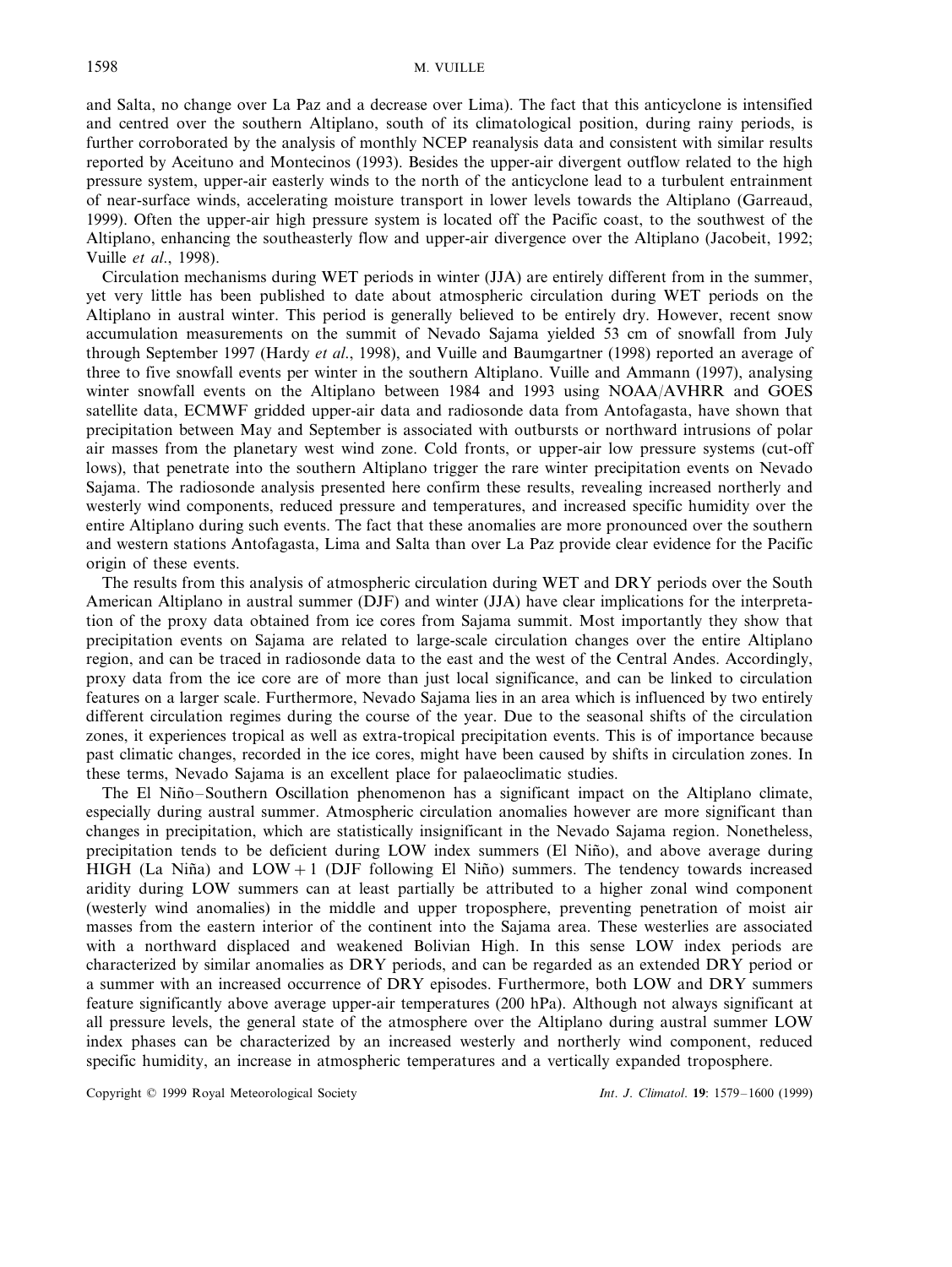HIGH index summers are characterized by broadly opposite atmospheric characteristics also mostly typical for WET summer periods (lower temperatures at 500 and 200 hPa, a more pronounced Bolivian High located significantly further south, and easterly wind anomalies over the Altiplano). The atmospheric circulation during the summer following an El Niño event  $(LOW + 1)$  shows some similarities with the HIGH index situation, however the anomalies are statistically insignificant when compared to the long-term mean.

Precipitation during austral winter (JJA) shows no relationship with the extremes of the Southern Oscillation. Atmospheric circulation anomalies are also less pronounced, and generally feature the same changes as in summer (increased temperatures and a vertically expanded troposphere during LOW). However, the significance of these changes, especially with regard to the wind pattern, varies depending on station and pressure level. In general winter circulation anomalies over the Altiplano show little relation to the Southern Oscillation and are more likely determined by other factors such as the penetration of extra-tropical frontal systems and cut-off low pressure systems, not directly linked to ENSO.

Despite the clearly demonstrated influence of ENSO on the atmospheric circulation over the Altiplano, precipitation anomalies near Nevado Sajama are statistically insignificant (95% level). Factors other than surface conditions in the Pacific apparently play a crucial role in determining precipitation amounts. It has also been suggested recently, that precipitation variability on interannual and interdecadal timescales in the tropical Andes might rather be attributed to Atlantic than Pacific SST forcings (Enfield, 1996; Henderson, 1996; Melice and Roucou, 1998; Vuille *et al*., 1999). Studies are under way, to learn more about what forcing factors other than ENSO contribute to climatic variability on interannual timescales over the South American Altiplano.

#### ACKNOWLEDGEMENTS

Radiosonde data from the CARDS project was kindly provided by Henry F. Diaz and Jon Eischeid. Lita Buttolph contributed part of the Bolivian precipitation data. NCEP reanalysis data was received from NOAA-CIRES Climate Diagnostics Center. Frank Keimig is gratefully acknowledged for his programming assistance. The valuable comments and suggestions from Raymond S. Bradley and Douglas R. Hardy are appreciated. Two anonymous reviewers provided helpful comments that substantially improved an earlier version of this article. This study was financed by US-NSF (grant ATM 9707698) and Swiss-NSF (grant 8220-050401). Both agencies are gratefully acknowledged.

#### REFERENCES

- Aceituno, P. 1988. 'On the functioning of the Southern Oscillation in the South American sector. Part I: Surface climate', *Mon*. *Wea*. *Re*6., **116**, 505–524.
- Aceituno, P. 1989. 'On the functioning of the Southern Oscillation in the South American Sector. Part II: Upper-air circulation', *J*. *Climate*, **2**, 341–355.
- Aceituno, P. and Montecinos, A. 1993. 'Circulation anomalies associated with dry and wet periods in the South American Altiplano', *Proc*. <sup>4</sup>*th Int*. *Conf*. *on S*. *Hem*. *Meteor*., Hobart, Australia, Am. Meteor. Soc., pp. 330–331.
- Aceituno, P. and Garreaud, R. 1995. 'Impacto de los fenomenos el niño y la niña en regimenes fluviometricos andinos', Rev. Chilena *de Ing*. *Hidraulica*, **10**(2), 33–43.
- Aceituno, P. and Montecinos, A. 1996. 'Ciclos meteorológicos anual y diario en el sector chileno del Altiplano sudamericano', unpublished manuscript.
- Berri, G.J. and Inzunza, B.J. 1993. 'The effect of the low-level jet on the poleward water vapor transport in the central region of South America', Atmos. *Environ.*, 27A(3), 335-341.
- Deser, C. and Wallace, J.M. 1987. 'El Niño events and their relation to the Southern Oscillation: 1925–1986', *J. Geophys. Res.*, **92**(C13), 14189–14196.
- Diaz, H.F. and Pulwarty, R.S. 1994. 'An analysis of the time scales of variability in centuries-long ENSO-sensitive records in the last 1000 years', *Clim*. *Change*, **26**, 317-342.
- Enfield, D.B. 1996. 'Relationship of inter-American rainfall to tropical Atlantic and Pacific SST variability', *Geophys*. *Res*. *Lett*., **23**(23), 3305–3308.
- Francou, B., Ribstein, P., Saravia, R. and Tiriau, E. 1995. 'Monthly balance and water discharge of an inter-tropical glacier: Zongo glacier, Cordillera Real, Bolivia, 16°S', *J*. *Glaciol*., **41**(137), 61–67.